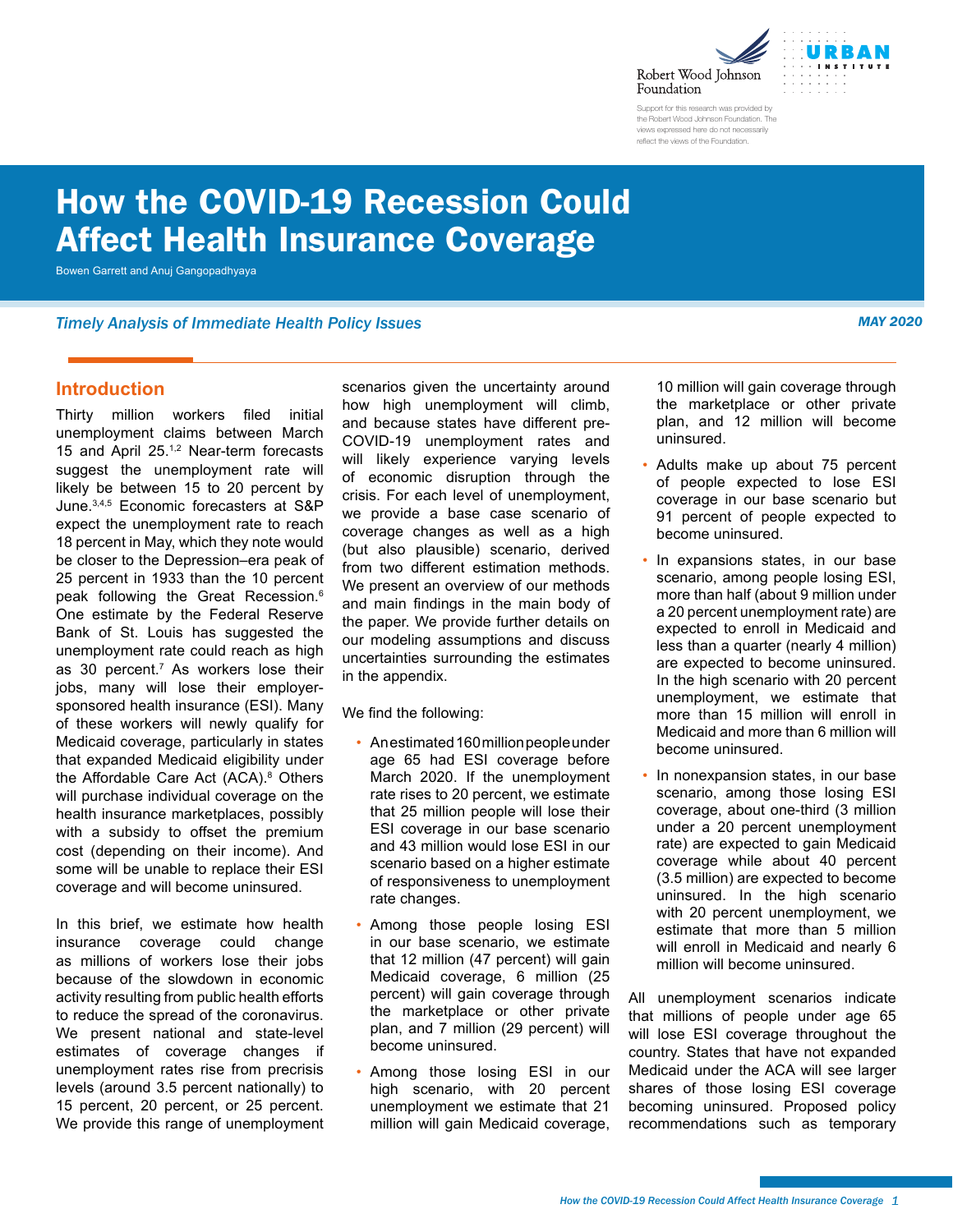<span id="page-1-0"></span>or permanent Medicaid expansions, expanding eligibility for subsidies for marketplace coverage, and providing subsidies for COBRA benefits could help mitigate the rise in uninsurance driven by the pandemic's effects on the economy[.9](#page-10-0)

Moreover, our findings indicate that more than half of people estimated to lose ESI coverage in Medicaid expansion states will gain Medicaid coverage. This is the purpose of the Medicaid program, to provide a safety net to people in financial distress, including those with short-term changes in circumstances. However, given that jobless rates may reach unprecedented heights under the COVID-19 pandemic, steep increases in Medicaid coverage will strain state budgets, restricting already limited resources in the very communities hardest hit by the crisis. To help blunt this, current legislation has already enhanced the federal matching rate for Medicaid financing. Still, further increasing the federal matching rate could help provide the critical resources needed to protect the states most in need.<sup>[10](#page-10-0)</sup>

#### **Methods**

We estimate changes in health insurance coverage for the United States and each state in three steps. First, we obtain estimates of the labor force situation in each state before March 2020, when the COVID-19 crisis started leading to large increases in unemployment in the United States. Then we use econometric estimates of how ESI rates change with the unemployment rate. The estimates in the base scenario are from individuallevel regression models using American Community Survey (ACS) data from 2008–18. Estimates in the high scenario are from a time series model using national ESI and unemployment rates from 1998 to  $2018<sup>11</sup>$  We compute the number of adults and children in each state expected to lose ESI if the state's unemployment rate rises to 15, 20, or 25 percent. In the last step, given the estimated number losing ESI in each state, we estimate the number of adults and children likely to enroll in Medicaid, obtain marketplace or other private coverage, or become uninsured. Throughout our analysis, we exclude adults ages 65 or older because they are generally eligible for Medicare coverage

and as a result their coverage patterns are less likely to change (though some may lose employer-based coverage with Medicare as secondary coverage and shift to having Medicare as primary coverage).

Monthly Current Population Survey data provide us with estimates of the number of employed workers, unemployed workers (i.e., looking for work), and adults not in the labor force in each state. We combine 12 months of Current Population Survey data from March 2019 to February 2020 to obtain estimates of precrisis employment data for each state. With these data, we find that precrisis unemployment rates for nonelderly adults ranged from 4.9 percent in Mississippi to 1.7 percent in North Dakota.

We use the 2017–18 ACS to estimate precrisis health insurance coverage by state for adults and children, pooling two years of data to obtain more precise estimates of coverage within each state. We use coverage types reported in the ACS and edited by the Integrated Public Use Microdata Series to improve comparability of coverage types over time.<sup>12,13</sup> A relatively small number of respondents report multiple types of health insurance coverage, and we classify these cases using the following coverage hierarchy: ESI, Medicare, Medicaid (including CHIP coverage for children), marketplace or other private insurance, and other public insurance.[14](#page-10-0) We reweight the ACS data to match population estimates by state and employment status in the more recent Current Population Survey data. Using the reweighted ACS data, we estimate the precrisis number and proportion of adults and children with employerbased coverage.

Using individual-level 2008–18 ACS data matched to state-level unemployment rates for each year from the Bureau of Labor Statistics, we estimate regression models of the probability of having ESI coverage as a function of the contemporaneous state unemployment rate and its one-year-lagged value, controlling individual and family demographic characteristics, state fixed effects, and a linear year trend.[15](#page-10-0)

We estimate these regression models separately for nonelderly adults and children. Based on these models, we find that a 1 percentage-point increase in the unemployment rate leads to a 0.61 percentage-point decline in the ESI rate for adults and a 0.52 percentage-point decline for children. These sensitivity estimates capture not only the effects of individuals losing their employment and becoming unemployed, but also the effects on coverage of workers leaving the labor market as unemployment rises and of dependents losing coverage along with those workers. Our estimates capture both the immediate effect of rising unemployment on ESI coverage and the later effects that may occur over an adjustment period. What coverage effects ultimately materialize will likely depend on the time path the unemployment rate takes. Our estimates are best interpreted as the coverage levels that would result from unemployment rising to a given level and holding there for several months to a year. Fewer people could lose ESI coverage if the unemployment rate moderates quickly after it peaks.

As we discuss further in the appendix, the ACS-based sensitivity parameters we use are smaller in magnitude than those reported in previous work using pre-ACA data.<sup>16</sup> We obtain alternative updated estimates of the sensitivity parameter using national time series data from 1998-2018, which has the benefit of spanning two recessions. From a time series regression model, we estimate that a 1 percentage-point increase in the unemployment rate leads to a 0.99 percentage point decrease in the ESI rate for adults and children combined, which is a larger effect than the ACS-based estimates with individual-level data, but very similar to estimates from previous work. Accordingly, we produce two sets of estimates. Our first set of estimates (base scenarios) apply the smaller ACSbased ESI sensitivity parameters and may be viewed as conservative. The second set (higher response scenarios) uses the larger ESI sensitivity parameter (applied to both adults and children) that we estimate from time series data. Whereas the ACS models allow us to control for individual-level factors that affect ESI coverage and arguably lead to less-biased estimates of unemployment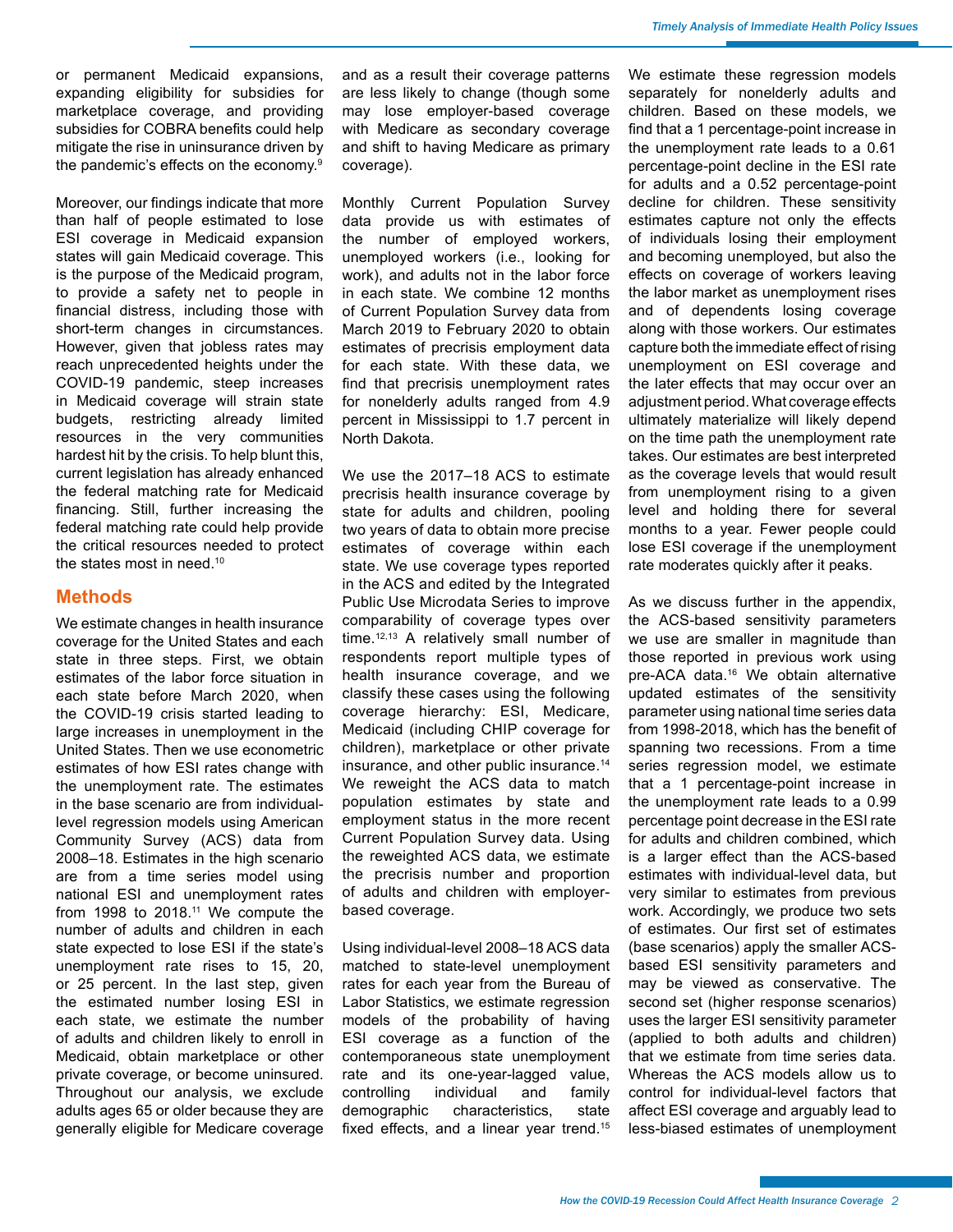rate effects, the time series model draws on a longer period including two recessions in estimating how ESI rates change with unemployment rates.

We obtain estimated changes in ESI rates by multiplying the applicable ESIunemployment sensitivity estimates by the increase in unemployment rates from precrisis levels. Multiplying the changes in ESI rates by population levels (separately for adults and children) provides the estimated number of individuals losing ESI under different unemployment rates in each state.

As a last step, given the number of adults and children losing ESI, we compute changes in the number of people enrolling in Medicaid, obtaining marketplace or other private coverage, and becoming uninsured. A small share of the population under age 65 has Medicare or other public insurance, and we assume this share remains fixed. We compute the distribution of coverage types by state among adults and children without ESI and apply these rates to the estimated number losing

ESI. Idaho, Maine, Utah, and Virginia expanded Medicaid after 2018, the most recent year of ACS data. For these four states, we apply the average coverage distribution for adults and children without ESI in the other 32 expansion states to predict coverage transitions for people losing ESI in these states. Using this approach, states with high ratios of Medicaid coverage to uninsurance (and marketplace/other private coverage to uninsurance) will be estimated to have higher growth in Medicaid (marketplace) coverage as unemployment rates rise. Though our approach assumes people losing ESI will obtain coverage at rates similar to groups already lacking ESI, such people may go uninsured or gain Medicaid/nongroup coverage at higher or lower rates, depending on the composition of those losing their jobs and how they behave. A limitation of our approach is that it does not capture other potential coverage transitions that are not associated with the loss of ESI. Income loss resulting from higher unemployment could, for example, result in some individuals with marketplace coverage enrolling in Medicaid or becoming uninsured. In this situation, our approach would underestimate the total increases in Medicaid enrollment and the uninsured. We discuss our estimation approach and sources of uncertainty further in the appendix.

## **National Estimates of Coverage Changes under the COVID-19 Recession**

We present national estimates of changes in health insurance coverage under 15, 20, and 25 percent unemployment for our base scenario in the top panel of Table 1. We focus on the estimated changes under a 20 percent unemployment rate. Before the crisis, an estimated 160 million Americans under age 65 had employersponsored health insurance. With 20 percent unemployment, we estimate that 25 million people would lose employersponsored health insurance. Of these, 11.8 million would gain Medicaid coverage, 6.2 million would gain marketplace or other private coverage, and 7.3 million would become uninsured. The magnitude of these estimates scales with the postcrisis unemployment rate,

#### *Table 1. National Estimates of Changes in Health Insurance Coverage with 15, 20, and 25 Percent Unemployment Rates, Base Scenarios*

|                                        |                                                    | <b>Unemployment rate scenario</b> |               |               |  |  |  |  |  |  |  |
|----------------------------------------|----------------------------------------------------|-----------------------------------|---------------|---------------|--|--|--|--|--|--|--|
| <b>Coverage type</b>                   | 3.5% (precrisis)<br>Precrisis levels (# of people) | 15%<br>Change                     | 20%<br>Change | 25%<br>Change |  |  |  |  |  |  |  |
|                                        |                                                    |                                   |               |               |  |  |  |  |  |  |  |
|                                        |                                                    | <b>US TOTALS</b>                  |               |               |  |  |  |  |  |  |  |
| Employer-sponsored insurance           | 160,282,000                                        | $-17,689,000$                     | $-25,363,000$ | $-33,037,000$ |  |  |  |  |  |  |  |
| Medicaid                               | 50,339,000                                         | 8,225,000                         | 11,798,000    | 15,371,000    |  |  |  |  |  |  |  |
| Marketplace or other private insurance | 24,538,000                                         | 4,348,000                         | 6,229,000     | 8,109,000     |  |  |  |  |  |  |  |
| Medicare or other public insurance     | 7,474,000                                          | $\Omega$                          | $\mathbf{0}$  | $\Omega$      |  |  |  |  |  |  |  |
| Uninsured                              | 28,415,000                                         | 5,116,000                         | 7,336,000     | 9,557,000     |  |  |  |  |  |  |  |
|                                        |                                                    | <b>EXPANSION STATES</b>           |               |               |  |  |  |  |  |  |  |
| Employer-sponsored insurance           | 108,114,000                                        | $-11,606,000$                     | $-16,653,000$ | $-21,699,000$ |  |  |  |  |  |  |  |
| Medicaid                               | 35,737,000                                         | 6,191,000                         | 8,887,000     | 11,583,000    |  |  |  |  |  |  |  |
| Marketplace or other private insurance | 15,129,000                                         | 2,745,000                         | 3,934,000     | 5,123,000     |  |  |  |  |  |  |  |
| Medicare or other public insurance     | 4,599,000                                          | $\Omega$                          | $\mathbf{0}$  | $\Omega$      |  |  |  |  |  |  |  |
| Uninsured                              | 14,246,000                                         | 2,670,000                         | 3,832,000     | 4,993,000     |  |  |  |  |  |  |  |
| <b>NONEXPANSION STATES</b>             |                                                    |                                   |               |               |  |  |  |  |  |  |  |
| Employer-sponsored insurance           | 52,169,000                                         | $-6,084,000$                      | $-8,711,000$  | $-11,337,000$ |  |  |  |  |  |  |  |
| Medicaid                               | 14,602,000                                         | 2,034,000                         | 2,911,000     | 3,788,000     |  |  |  |  |  |  |  |
| Marketplace or other private insurance | 9,409,000                                          | 1,604,000                         | 2,295,000     | 2,986,000     |  |  |  |  |  |  |  |
| Medicare or other public insurance     | 2,876,000                                          | $\mathbf 0$                       | $\mathbf{0}$  | $\Omega$      |  |  |  |  |  |  |  |
| Uninsured                              | 14,168,000                                         | 2,446,000                         | 3,505,000     | 4,563,000     |  |  |  |  |  |  |  |

*Sources: Urban Institute analysis based on 2017 and 2018 American Community Survey data and 2019 and 2020 monthly Current Population Survey data. Notes: Medicaid coverage is inclusive of CHIP coverage for children. Coverage changes modeled for US population under age 65.*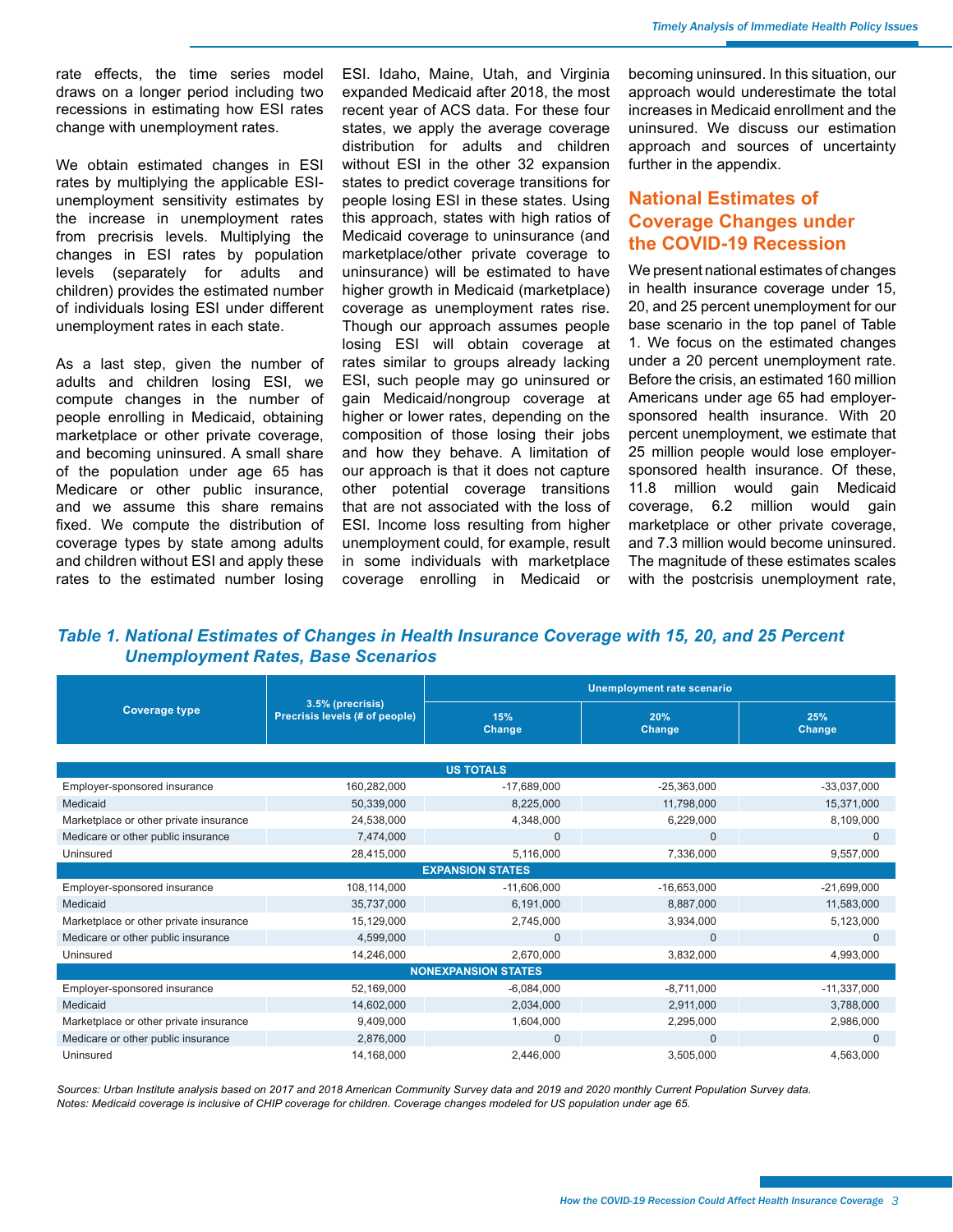

## *Figure 1. Estimated Coverage Types of People Losing Employer-Sponsored Health Insurance*

*Sources: Urban Institute analysis based on 2017 and 2018 American Community Survey data and 2019 and 2020 monthly Current Population Survey data. Notes: Medicaid coverage is inclusive of CHIP coverage for children. Coverage changes modeled for US population under age 65.* 

## *Table 2. National Estimates of Changes in Health Insurance Coverage with 15, 20, and 25 Percent Unemployment Rates, High Scenarios*

|                                        |                                                    | <b>Unemployment rate scenario</b> |                      |                 |  |  |  |  |
|----------------------------------------|----------------------------------------------------|-----------------------------------|----------------------|-----------------|--|--|--|--|
| <b>Coverage type</b>                   | 3.5% (precrisis)<br>Precrisis levels (# of people) | 15%<br>Change                     | 20%<br><b>Change</b> | 25%<br>Change   |  |  |  |  |
|                                        |                                                    |                                   |                      |                 |  |  |  |  |
|                                        |                                                    | <b>US TOTALS</b>                  |                      |                 |  |  |  |  |
| Employer-sponsored insurance           | 160,282,000                                        | $-30,076,000$                     | $-43, 123, 000$      | $-56, 170, 000$ |  |  |  |  |
| Medicaid                               | 50,339,000                                         | 14,347,000                        | 20,579,000           | 26,812,000      |  |  |  |  |
| Marketplace or other private insurance | 24,538,000                                         | 7,264,000                         | 10,405,000           | 13,547,000      |  |  |  |  |
| Medicare or other public insurance     | 7,474,000                                          | $\mathbf{0}$                      | $\mathbf{0}$         | $\Omega$        |  |  |  |  |
| Uninsured                              | 28,415,000                                         | 8,466,000                         | 12,139,000           | 15,812,000      |  |  |  |  |
|                                        |                                                    | <b>EXPANSION STATES</b>           |                      |                 |  |  |  |  |
| Employer-sponsored insurance           | 108,114,000                                        | $-19,718,000$                     | $-28,293,000$        | $-36,868,000$   |  |  |  |  |
| Medicaid                               | 35,737,000                                         | 10,717,000                        | 15,383,000           | 20,049,000      |  |  |  |  |
| Marketplace or other private insurance | 15,129,000                                         | 4,585,000                         | 6,571,000            | 8,558,000       |  |  |  |  |
| Medicare or other public insurance     | 4,599,000                                          | $\Omega$                          | $\Omega$             | $\Omega$        |  |  |  |  |
| Uninsured                              | 14,246,000                                         | 4,417,000                         | 6,339,000            | 8,260,000       |  |  |  |  |
|                                        |                                                    | <b>NONEXPANSION STATES</b>        |                      |                 |  |  |  |  |
| Employer-sponsored insurance           | 52,169,000                                         | $-10,358,000$                     | $-14,830,000$        | $-19,303,000$   |  |  |  |  |
| Medicaid                               | 14,602,000                                         | 3,630,000                         | 5,196,000            | 6,762,000       |  |  |  |  |
| Marketplace or other private insurance | 9,409,000                                          | 2,679,000                         | 3,834,000            | 4,989,000       |  |  |  |  |
| Medicare or other public insurance     | 2,876,000                                          | $\Omega$                          | $\mathbf{0}$         | 0               |  |  |  |  |
| Uninsured                              | 14,168,000                                         | 4,049,000                         | 5,800,000            | 7,552,000       |  |  |  |  |

*Sources: Urban Institute analysis based on 2017 and 2018 American Community Survey data and 2019 and 2020 monthly Current Population Survey data. Notes: Medicaid coverage is inclusive of CHIP coverage for children. Coverage changes modeled for US population under age 65.*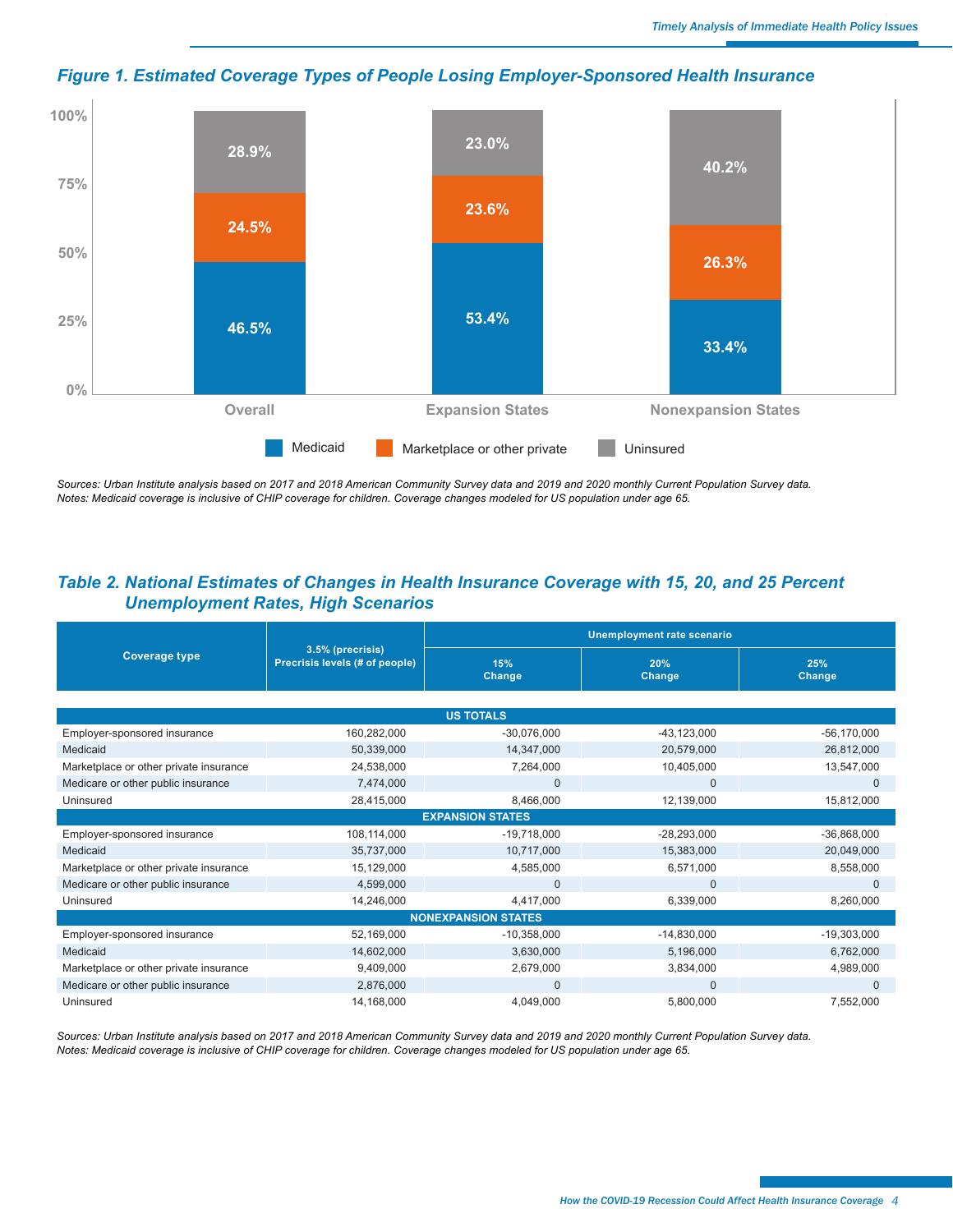### <span id="page-4-0"></span>*Table 3. Composition of National Changes in Coverage under 20 Percent Unemployment Rate, by Age Group*

| <b>Age Group</b>                               | <b>ESI</b>    | <b>Share</b> | <b>Medicaid</b>                                | <b>Share</b> | Marketplace or<br>other private | <b>Share</b> | <b>Uninsured</b> | <b>Share</b> |  |  |  |
|------------------------------------------------|---------------|--------------|------------------------------------------------|--------------|---------------------------------|--------------|------------------|--------------|--|--|--|
|                                                |               |              |                                                |              |                                 |              |                  |              |  |  |  |
|                                                |               |              | <b>COMPOSITION OF CHANGES IN BASE SCENARIO</b> |              |                                 |              |                  |              |  |  |  |
| Nonelderly adults ages 19 to 64                | $-18.722.000$ | 73.8%        | 6.801.000                                      | 57.6%        | 5.278.000                       | 84.7%        | 6.643.000        | 90.6%        |  |  |  |
| Children from birth to age 18                  | $-6.641.000$  | 26.2%        | 4.997.000                                      | 42.4%        | 951.000                         | 15.3%        | 693,000          | 9.4%         |  |  |  |
| Total change                                   | $-25.363.000$ |              | 11,798,000                                     |              | 6.229.000                       |              | 7,336,000        |              |  |  |  |
| <b>COMPOSITION OF CHANGES IN HIGH SCENARIO</b> |               |              |                                                |              |                                 |              |                  |              |  |  |  |
| Nonelderly adults ages 19 to 64                | $-30.495.000$ | 70.7%        | 11.078.000                                     | 53.8%        | 8.596.000                       | 82.6%        | 10.821.000       | 89.1%        |  |  |  |
| Children from birth to age 18                  | $-12.629.000$ | 29.3%        | 9.502.000                                      | 46.2%        | 1.809.000                       | 17.4%        | 1.318.000        | 10.9%        |  |  |  |
| Total change                                   | $-43,123,000$ |              | 20,579,000                                     |              | 10,405,000                      |              | 12,139,000       |              |  |  |  |

*Sources: Urban Institute analysis based on 2017 and 2018 American Community Survey data and 2019 and 2020 monthly Current Population Survey data. Notes: ESI = employer-sponsored insurance. Medicaid coverage is inclusive of CHIP coverage for children. Coverage changes modeled for US population under age 65.*

and therefore the sizes of the changes are smaller in the 15 percent unemployment scenario and larger in the 25 percent unemployment scenario.

In Figure 1 and in the middle and bottom panels of Table 1, we show how national changes in coverage differ for two groups of states—those that expanded Medicaid under the ACA (36 states) and those that did not (15 states). Of the 25.3 million people estimated to lose ESI under the 20 percent unemployment scenario, 16.7 million live in expansion states (Table 1, middle panel). Of these, more than half (8.9 million) would gain Medicaid coverage, 24 percent (3.9 million) would gain marketplace or other private coverage, and 23 percent (3.8 million) would become uninsured. In nonexpansion states, we estimate that 8.7 million individuals would lose ESI (Table 1, bottom panel). Relative to expansion states, a smaller share of people losing ESI in nonexpansion states would gain Medicaid coverage (33 percent, or 2.9 million) or marketplace or other private coverage (26 percent or 2.3 million), and a greater share of people would become uninsured (40 percent or 3.5 million). Even though expansion states are predicted to see 7.9 million more people lose ESI coverage under a 20 percent unemployment rate, we estimate similar numbers of people would become uninsured in expansion and nonexpansion states (3.8 million versus 3.5 million).

In Table 2 (top panel), we report national estimates of changes in health insurance coverage under the same unemployment scenarios but applying the higher estimate of ESI responsiveness to the unemployment rate. With 20 percent unemployment, we find that 43 million would lose ESI in this scenario (as compared with 25 million in the main scenario Table 1). Of those losing ESI, 20.6 million would enroll in Medicaid, 10.4 million would obtain marketplace or other private insurance, and 12.1 million would become uninsured. In Medicaid expansion states (middle panel), 15.4 million people would enroll in Medicaid and 6.3 million would become uninsured in this scenario. In nonexpansion states (bottom panel), 5.2 million would enroll in Medicaid and 5.8 million would become uninsured.

In Table 3 (top panel), we report the number and proportion of adults and children losing ESI coverage under a 20 percent unemployment rate in the base scenario. Among the estimated 25 million people losing ESI coverage, 18.7 million are nonelderly adults and 6.6 million are children under age 19. Among nonelderly adults losing ESI coverage, we estimate that 6.8 million (36 percent) will gain Medicaid coverage, 5.3 million (28 percent) will gain marketplace or other private coverage, and 6.6 (35 percent) will become uninsured. Nearly three out of four children losing ESI coverage are estimated to gain Medicaid or Children's Health Insurance Program (CHIP) coverage (5.0 million children), reflecting that income eligibility limits for children's Medicaid or CHIP coverage are much higher than such limits for parents or childless adults. We estimate that 1.0 million children would gain marketplace or other private coverage (15 percent of all children estimated to lose ESI coverage), and about 693,000 children would become uninsured (10 percent of children estimated to lose ESI). We report analogous figures for the high scenario in the bottom panel. While the shares of non-elderly adults and children estimated to lose ESI, to gain Medicaid or Marketplace or other private coverage, or to become uninsured in this scenario are similar to our base scenario, there are a greater total number of people in each of these categories, reflecting the additional 18 million estimated to lose ESI coverage in the high scenario relative to the base scenario.

# **State-Level Estimates of Health Insurance Coverage Changes under the COVID-19 Recession**

Though all states will likely see very large increases in unemployment rates, states will differ in the rates of unemployment they experience over the coming months and years. States will also differ in the extent to which Medicaid coverage is available to those losing ESI and how affordable marketplace coverage would be given differences in premium levels and eligibility for premium subsidies across states.<sup>[17](#page-10-0)</sup> Table 4 reports estimated changes in coverage by state in our main scenarios (see Appendix Table 1 for coverage changes by state in our scenarios with higher responsiveness). The changes in health insurance coverage account for differential coverage patterns among individuals without employer-based coverage across states.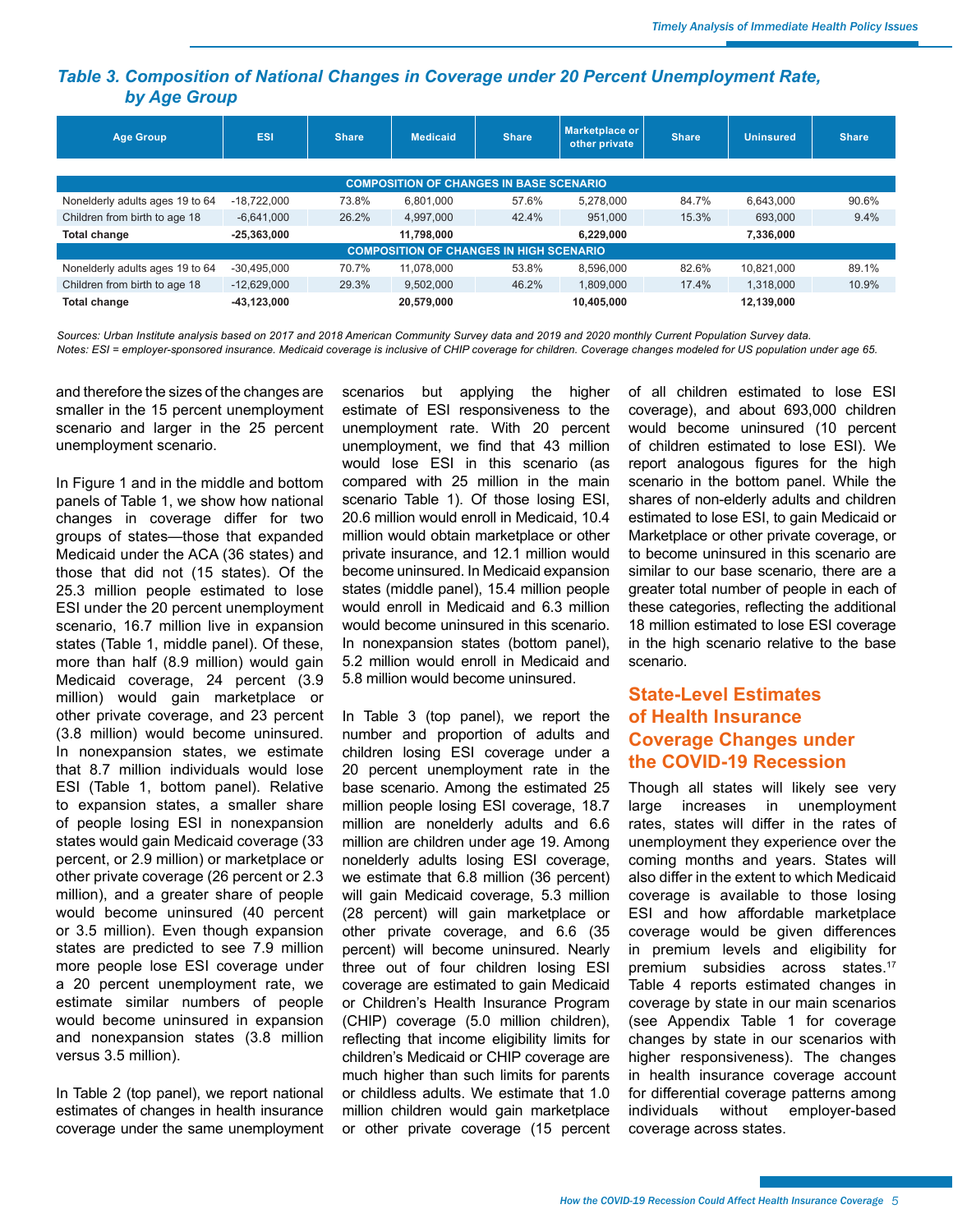## *Table 4. Estimated Changes in ESI Coverage, Medicaid Enrollment, Marketplace Coverage, and Uninsurance with 15, 20, and 25 Percent Unemployment Rates, Main Scenarios, by State*

|                            |               |                 | 15%                                       |                  | 20%           |                 |                                           | 25%              |               |                 |                                           |                  |
|----------------------------|---------------|-----------------|-------------------------------------------|------------------|---------------|-----------------|-------------------------------------------|------------------|---------------|-----------------|-------------------------------------------|------------------|
|                            | <b>ESI</b>    | <b>Medicaid</b> | <b>Marketplace</b><br>or other<br>private | <b>Uninsured</b> | <b>ESI</b>    | <b>Medicaid</b> | <b>Marketplace</b><br>or other<br>private | <b>Uninsured</b> | <b>ESI</b>    | <b>Medicaid</b> | <b>Marketplace</b><br>or other<br>private | <b>Uninsured</b> |
| <b>US Total</b>            | $-17,689,000$ | 8,225,000       | 4,348,000                                 | 5,116,000        | $-25,363,000$ | 11,798,000      | 6,229,000                                 | 7,336,000        | $-33,037,000$ | 15,371,000      | 8,109,000                                 | 9,557,000        |
| <b>Expansion states</b>    | $-11,606,000$ | 6,191,000       | 2,745,000                                 | 2,670,000        | $-16,653,000$ | 8,887,000       | 3,934,000                                 | 3,832,000        | $-21,699,000$ | 11,583,000      | 5,123,000                                 | 4,993,000        |
| Alaska                     | $-37,000$     | 15,000          | 10,000                                    | 13,000           | $-55,000$     | 22,000          | 15,000                                    | 19,000           | $-74,000$     | 29,000          | 20,000                                    | 25,000           |
| Arizona                    | $-371,000$    | 175,000         | 76,000                                    | 120,000          | $-535,000$    | 252,000         | 110,000                                   | 173,000          | $-698,000$    | 329,000         | 143,000                                   | 226,000          |
| Arkansas                   | $-157,000$    | 81,000          | 34,000                                    | 42,000           | $-225,000$    | 116,000         | 49,000                                    | 61,000           | $-293,000$    | 151,000         | 63,000                                    | 79,000           |
| California                 | $-2,110,000$  | 1,165,000       | 499,000                                   | 447,000          | $-3,065,000$  | 1,691,000       | 724,000                                   | 649,000          | $-4,019,000$  | 2,218,000       | 949,000                                   | 851,000          |
| Colorado                   | $-338,000$    | 148,000         | 104,000                                   | 86,000           | $-475,000$    | 208,000         | 147,000                                   | 120,000          | $-612,000$    | 268,000         | 189,000                                   | 155,000          |
| Connecticut                | $-184,000$    | 100,000         | 46,000                                    | 38,000           | $-268,000$    | 145,000         | 67,000                                    | 56,000           | $-351,000$    | 190,000         | 88,000                                    | 73,000           |
| Delaware                   | $-50,000$     | 25,000          | 13,000                                    | 12,000           | $-72,000$     | 36,000          | 18,000                                    | 17,000           | $-94,000$     | 48,000          | 24,000                                    | 22,000           |
| District of Columbia       | $-35,000$     | 21,000          | 10,000                                    | 4,000            | $-52,000$     | 31,000          | 16,000                                    | 6,000            | $-70,000$     | 41,000          | 21,000                                    | 8,000            |
| Hawaii                     | $-83,000$     | 36,000          | 35,000                                    | 13,000           | $-116,000$    | 50,000          | 49,000                                    | 18,000           | $-149,000$    | 64,000          | 62,000                                    | 23,000           |
| Idaho                      | $-99,000$     | 54,000          | 23,000                                    | 22,000           | $-139,000$    | 76,000          | 32,000                                    | 31,000           | $-180,000$    | 99,000          | 41,000                                    | 40,000           |
| Illinois                   | $-666,000$    | 339,000         | 155,000                                   | 172,000          | $-969,000$    | 494,000         | 226,000                                   | 250,000          | $-1,273,000$  | 648,000         | 297,000                                   | 328,000          |
| Indiana                    | $-372,000$    | 169,000         | 82,000                                    | 121,000          | $-529,000$    | 241,000         | 116,000                                   | 172,000          | $-686,000$    | 312,000         | 150,000                                   | 224,000          |
| lowa                       | $-185,000$    | 94,000          | 53,000                                    | 38,000           | $-258,000$    | 131,000         | 75,000                                    | 52,000           | $-332,000$    | 168,000         | 96,000                                    | 67,000           |
| Kentucky                   | $-233,000$    | 144,000         | 44,000                                    | 45,000           | $-336,000$    | 208,000         | 63,000                                    | 65,000           | $-438,000$    | 271,000         | 83,000                                    | 84,000           |
| Louisiana                  | $-230,000$    | 127,000         | 45,000                                    | 58,000           | $-339,000$    | 187,000         | 66,000                                    | 86,000           | $-448,000$    | 248,000         | 87,000                                    | 113,000          |
| Maine                      | $-72,000$     | 38,000          | 17,000                                    | 17,000           | $-101,000$    | 53,000          | 24,000                                    | 24,000           | $-131,000$    | 69,000          | 31,000                                    | 31,000           |
| Maryland                   | $-336,000$    | 160,000         | 95,000                                    | 80,000           | $-480,000$    | 229,000         | 136,000                                   | 114,000          | $-624,000$    | 298,000         | 177,000                                   | 149,000          |
| Massachusetts              | $-387,000$    | 247,000         | 97,000                                    | 43,000           | $-550,000$    | 351,000         | 138,000                                   | 61,000           | $-712,000$    | 454,000         | 179,000                                   | 79,000           |
| Michigan                   | $-518,000$    | 299,000         | 112,000                                   | 107,000          | $-749,000$    | 432,000         | 163,000                                   | 155,000          | $-980,000$    | 565,000         | 213,000                                   | 203,000          |
| Minnesota                  | $-335,000$    | 181,000         | 89,000                                    | 65,000           | $-468,000$    | 253,000         | 125,000                                   | 90,000           | $-601,000$    | 325.000         | 160,000                                   | 116,000          |
| Montana                    | $-61,000$     | 26,000          | 19,000                                    | 16,000           | $-85,000$     | 37,000          | 26,000                                    | 23,000           | $-109,000$    | 47,000          | 33,000                                    | 29,000           |
| Nevada                     | $-159,000$    | 68,000          | 34,000                                    | 57,000           | $-230,000$    | 98,000          | 49,000                                    | 83,000           | $-301,000$    | 128,000         | 65,000                                    | 108,000          |
| New Hampshire              | $-77,000$     | 34,000          | 23,000                                    | 21,000           | $-108,000$    | 47,000          | 32,000                                    | 29,000           | $-139,000$    | 61,000          | 41,000                                    | 38,000           |
| New Jersey                 | $-489,000$    | 224,000         | 116,000                                   | 149,000          | $-701,000$    | 322,000         | 166,000                                   | 214,000          | $-914,000$    | 419,000         | 216,000                                   | 279,000          |
| New Mexico                 | $-102,000$    | 61,000          | 16,000                                    | 25,000           | $-150,000$    | 89,000          | 24,000                                    | 36,000           | $-197,000$    | 118,000         | 32,000                                    | 48,000           |
| New York                   | $-1,056,000$  | 641,000         | 219,000                                   | 196,000          | $-1,519,000$  | 923,000         | 315,000                                   | 282,000          | $-1,983,000$  | 1,204,000       | 411,000                                   | 368,000          |
| North Dakota               | $-48,000$     | 13,000          | 21,000                                    | 14,000           | $-67,000$     | 18,000          | 28,000                                    | 20,000           | $-85,000$     | 23,000          | 36,000                                    | 25,000           |
| Ohio                       | $-625,000$    | 348,000         | 125,000                                   | 151,000          | $-895,000$    | 499,000         | 179,000                                   | 217,000          | $-1,165,000$  | 650,000         | 233,000                                   | 282,000          |
| Oregon                     | $-226,000$    | 117,000         | 55,000                                    | 54,000           | $-322,000$    | 167,000         | 78,000                                    | 77,000           | $-419,000$    | 216,000         | 102,000                                   | 100,000          |
| Pennsylvania               | $-676,000$    | 349,000         | 168,000                                   | 159,000          | $-969,000$    | 500,000         | 241,000                                   | 228,000          | $-1,262,000$  | 651,000         | 314,000                                   | 297,000          |
| Rhode Island               | $-54,000$     | 31,000          | 14,000                                    | 9,000            | $-78,000$     | 46,000          | 20,000                                    | 13,000           | $-103,000$    | 60,000          | 26,000                                    | 17,000           |
| Utah                       | $-202,000$    | 112,000         | 46,000                                    | 44,000           | $-280,000$    | 156,000         | 63,000                                    | 61,000           | $-359,000$    | 200,000         | 81,000                                    | 78,000           |
| Vermont                    | $-35,000$     | 21,000          | 8,000                                     | 5,000            | $-49,000$     | 30,000          | 12,000                                    | 7,000            | $-63,000$     | 39,000          | 15,000                                    | 9,000            |
| Virginia                   | $-489,000$    | 261,000         | 115,000                                   | 113,000          | $-690,000$    | 369,000         | 162,000                                   | 160,000          | $-892,000$    | 477,000         | 209,000                                   | 206,000          |
| Washington                 | $-426,000$    | 214,000         | 116,000                                   | 97,000           | $-605,000$    | 303,000         | 164,000                                   | 137,000          | $-783,000$    | 393,000         | 212,000                                   | 178,000          |
| West Virgina               | $-83,000$     | 52,000          | 12,000                                    | 18,000           | $-122,000$    | 77,000          | 18,000                                    | 27,000           | $-162.000$    | 102.000         | 24,000                                    | 36,000           |
| <b>Nonexpansion states</b> | $-6,084,000$  | 2,034,000       | 1,604,000                                 | 2,446,000        | $-8,711,000$  | 2,911,000       | 2,295,000                                 | 3,505,000        | -11,337,000   | 3,788,000       | 2,986,000                                 | 4,563,000        |
| Alabama                    | $-245,000$    | 94,000          | 63,000                                    | 88,000           | $-356,000$    | 136,000         | 92,000                                    | 128,000          | $-467,000$    | 179,000         | 121,000                                   | 168,000          |
| Florida                    | $-1,060,000$  | 329,000         | 328,000                                   | 403,000          | $-1,530,000$  | 475,000         | 473,000                                   | 581,000          | $-1,999,000$  | 621,000         | 619,000                                   | 759,000          |
| Georgia                    | $-574,000$    | 179,000         | 144,000                                   | 251,000          | $-825,000$    | 257,000         | 208,000                                   | 360,000          | $-1,077,000$  | 335,000         | 271,000                                   | 470,000          |
| Kansas                     | $-169,000$    | 53,000          | 58,000                                    | 58,000           | $-237,000$    | 75,000          | 81,000                                    | 82,000           | $-306,000$    | 96,000          | 105,000                                   | 105,000          |
| Mississippi                | $-138,000$    | 54,000          | 30,000                                    | 54,000           | $-206,000$    | 81,000          | 44,000                                    | 81,000           | $-275,000$    | 108,000         | 59,000                                    | 107,000          |
| Missouri                   | $-337,000$    | 116,000         | 98,000                                    | 124,000          | $-478,000$    | 164,000         | 138,000                                   | 175,000          | $-618,000$    | 212,000         | 179,000                                   | 227,000          |
| Nebraska                   | $-118,000$    | 36,000          | 43,000                                    | 39,000           | $-164,000$    | 50,000          | 59,000                                    | 54,000           | $-210,000$    | 65,000          | 76,000                                    | 69,000           |
| North Carolina             | $-557,000$    | 195,000         | 170,000                                   | 193,000          | $-798,000$    | 279,000         | 244,000                                   | 276,000          | $-1,039,000$  | 363,000         | 317,000                                   | 359,000          |
|                            | $-213,000$    | 70,000          |                                           | 93,000           |               |                 | 72,000                                    |                  |               | 130,000         | 94,000                                    |                  |
| Oklahoma                   |               |                 | 51,000                                    |                  | $-305,000$    | 100,000         |                                           | 133,000          | $-396,000$    |                 |                                           | 172,000          |
| South Carolina             | $-260,000$    | 97,000          | 69,000                                    | 94,000           | $-375,000$    | 139,000         | 100,000                                   | 136,000          | $-490,000$    | 182,000         | 130,000                                   | 178,000          |
| South Dakota               | $-52,000$     | 16,000          | 19,000                                    | 17,000           | $-72,000$     | 22,000          | 26,000                                    | 24,000           | $-93,000$     | 28,000          | 34,000                                    | 31,000           |
| Tennessee                  | $-356,000$    | 149,000         | 87,000                                    | 120,000          | $-513,000$    | 215,000         | 126,000                                   | 172,000          | $-669,000$    | 280,000         | 164,000                                   | 225,000          |
| Texas                      | $-1,623,000$  | 475,000         | 336,000                                   | 813,000          | $-2,321,000$  | 679,000         | 480,000                                   | 1,162,000        | $-3,019,000$  | 883,000         | 625,000                                   | 1,511,000        |
| Wisconsin                  | $-348,000$    | 164,000         | 98,000                                    | 87,000           | $-484,000$    | 228,000         | 136,000                                   | 120,000          | $-620,000$    | 291,000         | 174,000                                   | 154,000          |
| Wyoming                    | $-33,000$     | 9,000           | 11,000                                    | 14,000           | $-47,000$     | 12,000          | 15,000                                    | 20,000           | $-60,000$     | 16,000          | 19,000                                    | 26,000           |

*Sources: Urban Institute analysis based on 2017 and 2018 American Community Survey data and 2019 and 2020 monthly Current Population Survey data. Notes: ESI = employer-sponsored insurance. Medicaid coverage is inclusive of CHIP coverage for children. Coverage changes modeled for US population under age 65.*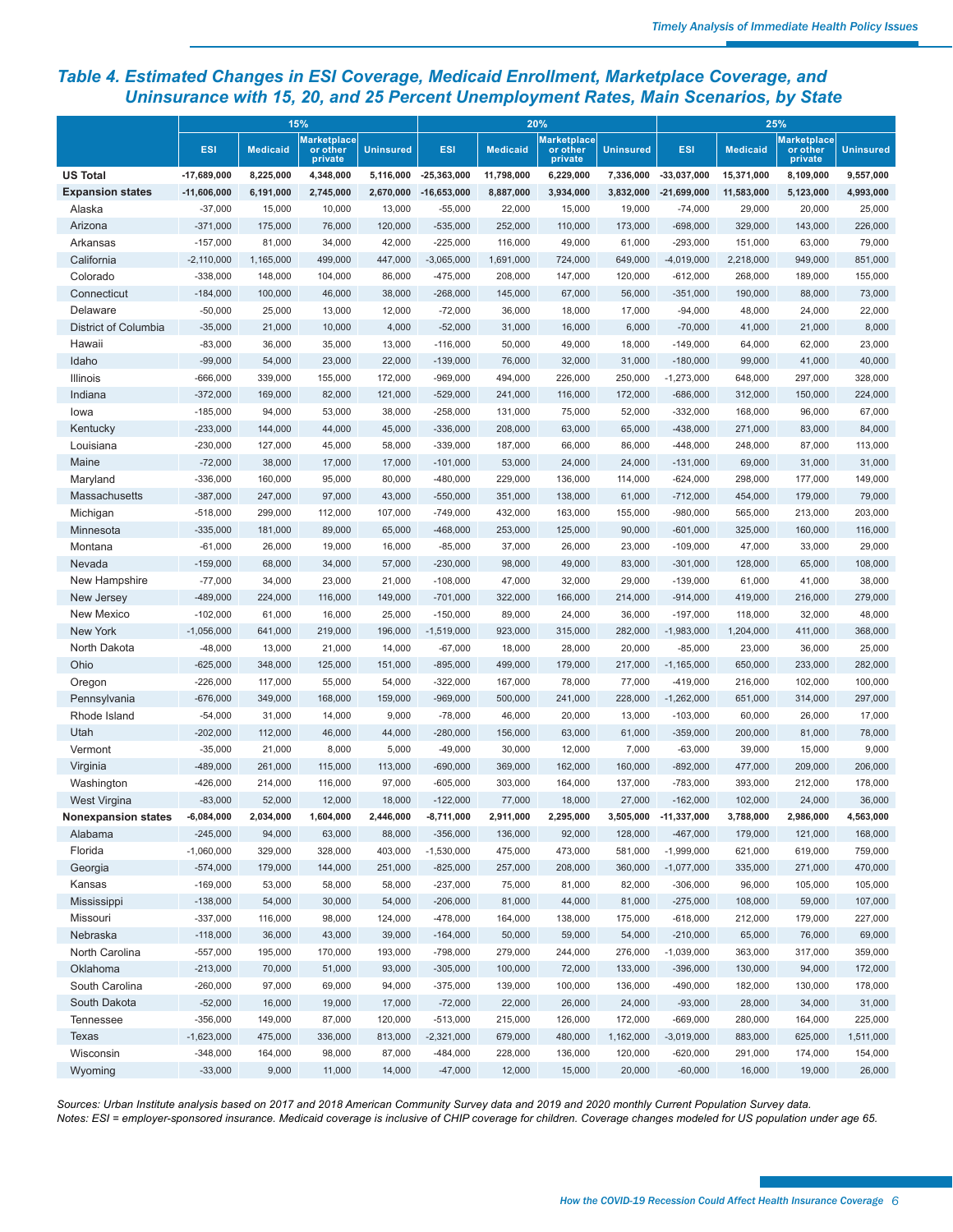<span id="page-6-0"></span>In California, which expanded Medicaid under the ACA, we estimate that more than 3 million people will lose ESI under a 20 percent unemployment rate. More than half of people losing ESI would gain Medicaid coverage (1.7 million), about 724,000 would obtain marketplace or other private coverage, and 649,000 would become uninsured. In Texas, which has not expanded Medicaid, we estimate that nearly 2.3 million people would lose ESI coverage if the state's unemployment rate reaches 20 percent, of which about half (1.2 million) would become uninsured.

As a share of the number of people expected to lose ESI in the state, former workers and their dependents in Massachusetts (11 percent), the District of Columbia (12 percent), Hawaii (15 percent), and Vermont (15 percent) are least likely to become uninsured, whereas such individuals are most likely to become uninsured in Texas (50 percent), Georgia (44 percent), Oklahoma (44 percent), and Wyoming (42 percent). Massachusetts, the District of Columbia, and Vermont all have programs that provide subsidized coverage beyond the levels provided under the ACA.

#### **Discussion**

As more workers lose their jobs and incomes in the wake of the COVID-19 pandemic, the number of people qualifying for Medicaid and subsidized marketplace coverage will climb. However, the increase in Medicaid coverage will be uneven across the country. As our results show, more workers and their dependents losing ESI will be eligible for Medicaid in states that expanded Medicaid under the ACA than in the 15 states that have not. We estimate that more than half of workers losing ESI coverage in expansion states will gain Medicaid coverage. In nonexpansion states, workers losing ESI are more likely to become uninsured than to gain Medicaid coverage (or marketplace coverage).

Though our estimation approach is designed to capture differences in coverage patterns across states after ACA implementation, some uncertainty surrounds what share of workers

losing ESI would gain other coverage or become uninsured. Former workers with little past exposure to Medicaid or the marketplaces may not know whether they are eligible for benefits or subsidies, and state Medicaid administrative systems may not be able to handle the large, sudden influx of new applicants. For these reasons, our results could underestimate the share of workers losing ESI who become uninsured. Alternatively, former workers accustomed to having insurance coverage for themselves and their dependents and who may have heightened concerns regarding their potential need for medical care may be highly motivated to seek out other forms of insurance and determine whether they are eligible. In this case, our estimates could overstate the share of those losing ESI who become uninsured.

Enabling temporary (at a minimum) and speedy Medicaid expansions in nonexpansion states and expanding the income range for eligibility for premium subsidies in the ACA marketplaces could help mitigate the rise in uninsurance.<sup>9</sup> Providing subsidies for COBRA coverage could help make previously held ESI coverage options affordable for those who are unemployed but ineligible for Medicaid or marketplace subsidies. Finally, enhancing Medicaid matching rates beyond those mandated under the Families First Coronavirus Response Act and the Coronavirus Aid, Relief, and Economic Security Act, or CARES Act, would help secure states' finances as they prepare to provide Medicaid coverage to what will likely be record-setting numbers of new enrollees, especially in Medicaid expansion states. Additional funding for and staffing of enrollment assisters for both Medicaid and marketplace coverage will be necessary to keep up with the increasing need for these programs.

Testing for the virus and isolating those who have been exposed and/or infected are critical to limiting the spread of the virus and having adequate medical providers and supplies available for people who contract COVID-19. The recently enacted Families First Coronavirus Response Act requires state Medicaid programs to cover COVID-19 testing without cost sharing and allows

states to extend Medicaid coverage to uninsured people for COVID-19 testing.[18](#page-10-0) Still, current legislation does not address comprehensive coverage that would include both general medical care and COVID-19 treatment for the uninsured.[19](#page-10-0) Lack of coverage for medical services for other illnesses unrelated to COVID-19 may dissuade uninsured people with COVID-19 symptoms from visiting their providers for proper testing.

Some people who lose their jobs and access to employer-based insurance may be newly eligible for Medicaid or marketplace-based subsidized coverage but not realize it, which could contribute to increasing uninsurance. Several strategies could help prevent this, including increasing state resources directed to outreach and enrollment assistance for Medicaid, CHIP, and the marketplaces; increasing awareness that people losing their ESI coverage may be eligible for subsidized coverage through one of these programs; creating a national special open enrollment period, regardless of whether a person had prior insurance coverage (currently in effect in 11 states), and providing sufficient staffing to enroll the increased number of people applying midyear; and expediting Medicaid expansion in the current 15 nonexpansion states.

Finally, the Supreme Court will soon consider California v. Texas, which could completely overturn the ACA. Depending on the outcome, expanded eligibility for Medicaid, premium subsidies for nongroup insurance coverage, and marketplace plans could be eliminated, along with current regulations requiring enrollment of all applicants regardless of health status and coverage of essential health benefits. If the ACA is reversed, unemployment would likely lead to much more uninsurance than currently projected, as well as underinsurance, because the benefits covered through nongroup insurance would decrease while cost-sharing requirements would increase. Reversing the ACA, and thereby strengthening the relationship between joblessness and uninsurance, would counteract efforts to contain the virus, improve public health, and stabilize the economy.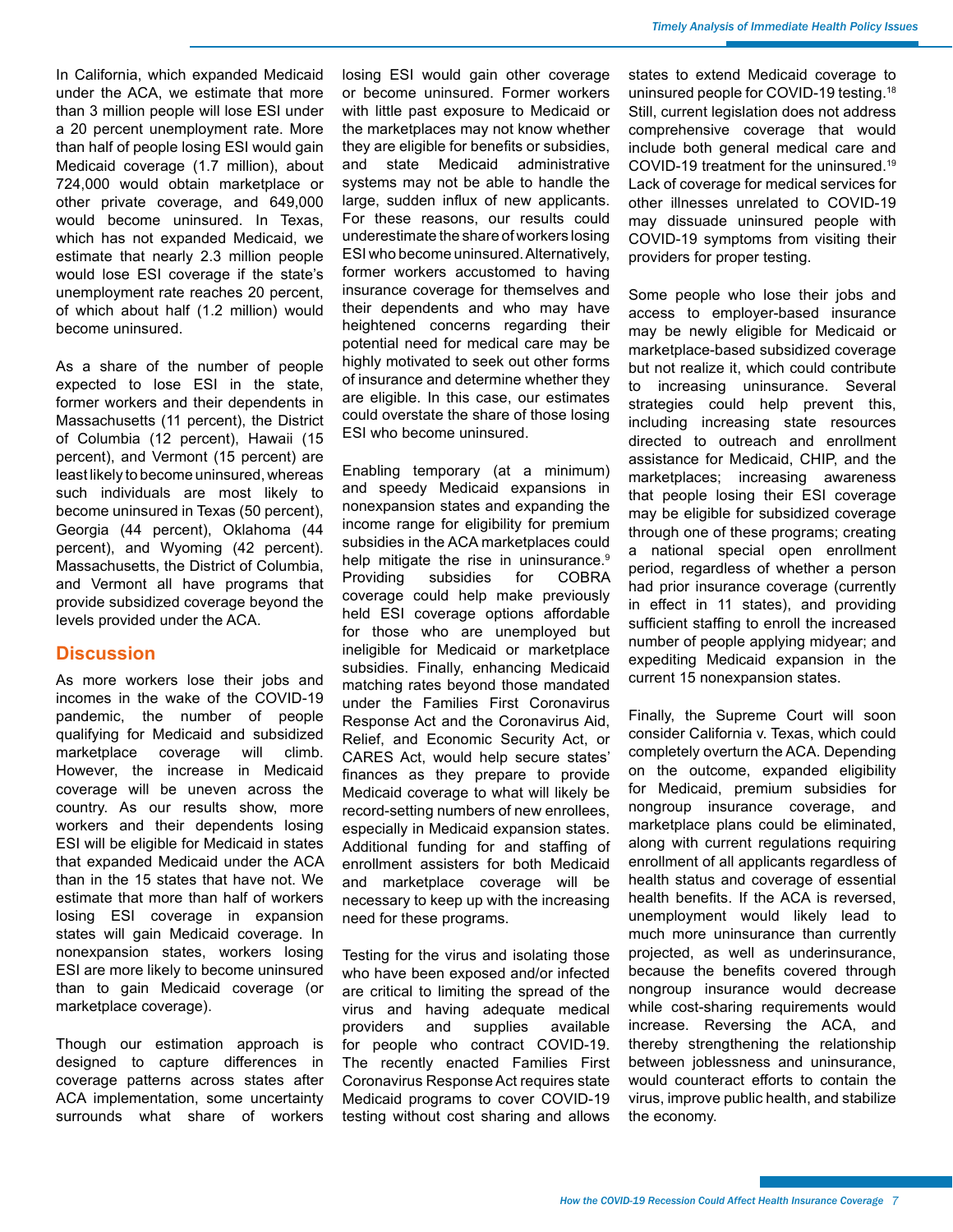<span id="page-7-0"></span>Our estimates contain three main sources of uncertainty. First, it is unknown how high unemployment rates will climb over the next several months or at what level and over what time frame they will stabilize. Further, the changes in unemployment rates will likely vary across states. Rather than incorporate specific unemployment rate forecasts into our coverage estimates, we provide estimates for multiple scenarios over a range of possible unemployment rates (15, 20, and 25 percent). Our estimated coverage changes are best interpreted as those that would result if unemployment rates hold at a particular rate for several months to a year, allowing time for adjustment.

Second, there is uncertainty around our main parameter: the percentagepoint change in employer-sponsored health insurance rates resulting from a 1 percentage-point change in the unemployment rate. For our main scenarios, we estimate this parameter separately for nonelderly adults and children (as in prior work) and use the same national values for all states. It is not clear that this parameter should vary systematically across states, nor is it clear that the parameter should be different now, after the ACA, than in earlier years. Nonetheless, we use updated estimates of the parameter using ACS data from 2008 to 2018, which includes years of recession and recovery and five years of implementation of the ACA's main coverage provisions for our main scenarios. The ACS did not measure health insurance coverage before 2008.

As we show in Appendix Table 2, different time periods and estimation methods yield somewhat different values for this parameter. We present three sets of estimates: The first are our individuallevel regression estimates using ACS data from 2008 to 2018. The second are estimates from state-year-level regression models reported in previous work using data from 1990 to 2003, which spans years before the ACA and the Great Recession, but also spans two periods of rising unemployment (1990– 92 and 2000–03) and the implementation of the State Children's Health Insurance Program.<sup>16</sup> The third set of estimates uses national-level, annual data on ESI coverage rates for the nonelderly population from 1998 to 2018 matched to annual unemployment rates from the Bureau of Labor Statistics. Though only at the aggregate level, these data cover a long period extending to recent years and spanning two recessions (including the Great Recession), years of economic recovery, and five years after ACA implementation[.20](#page-10-0) With these data, we estimate time series regression models using the ESI rate as the dependent variable and the contemporaneous unemployment rate, one-year-lagged unemployment rate, and a linear time trend as explanatory variables. The linear time trend picks up the long-standing secular trend of falling ESI rates (likely attributable to health care costs and insurance premium growth exceeding income growth over decades), and the lag allows rising unemployment rates to affect ESI rates with a delay (all of our parameter estimates sum the contemporaneous and lagged effect). We estimate the time series models using three alternative periods (the full sample covering 1998 to 2018, 2008–18 to coincide with our ACS data, and 2007–18 to include the year before unemployment began to rise during the Great Recession, which officially began December 2007 and ended June 2009). Finally, as a simple check, we directly compute the change in the ESI rate divided by the change in the unemployment rate from trough (2007) to peak (2010) unemployment during the Great Recession and its immediate aftermath.

The parameter estimates in Appendix Table 2 all show the expected negative effect and range from -0.99 to -0.52. We make six observations. First, the ACSbased estimates we use for our base scenarios are the most conservative in that they imply the smallest overall coverage changes of all the estimates. Second, in the first two sets of estimates (ACS-based estimates and estimates from prior work), there is not much difference between the estimated parameters of the ESI effect for nonelderly adults and children. Third, the time series estimate using data from 1998 to 2018 (-0.99) is nearly identical to estimates from previously mentioned work.16 Fourth, estimates based on more recent data tend to be smaller in magnitude. Fifth, the individual-level regressions using the ACS are similar to (though somewhat smaller than) the time series estimate we obtain with aggregate National Health Interview Survey/Bureau of Labor Statistics data over the same period (-0.61 for adults and -0.52 for children, compared with -0.74 for all nonelderly people combined).[21](#page-10-0) And sixth, the effect we directly calculate from the 2007–10 period, which includes the Great Recession (-0.88), lies between the ACS-based estimates and the fullsample time series estimates.

Accordingly, we believe the full-sample time series parameter estimate of -0.99, applied to both nonelderly adults and children, provides a reasonable, highend estimate of the potential coverage changes to complement our ACS-based estimates. We use this larger parameter value in our higher responsiveness estimates in Table 2 and Appendix Table 2. Our national estimates of ESI coverage changes in Table 2 is 70 percent larger in magnitude than the main scenario estimates reported in Table 1. Whereas the ACS models underlying our base scenarios are fully based on data since 2008 and allow us to control for individual-level factors related to ESI rates that may shift over time and thereby produce arguably less-biased estimates of unemployment rate effects, the time series model draws on a longer historical record of how ESI rates vary over economic cycles at the aggregate level. Both provide a plausible basis for making estimates of how coverage could change in the current recession.

Thus, even drawing on historical data, there is uncertainty in this key parameter. If people becoming unemployed because of the pandemic are less (or more) likely to have had ESI before the crisis, our estimates of lost ESI could be overstated (or understated). Potential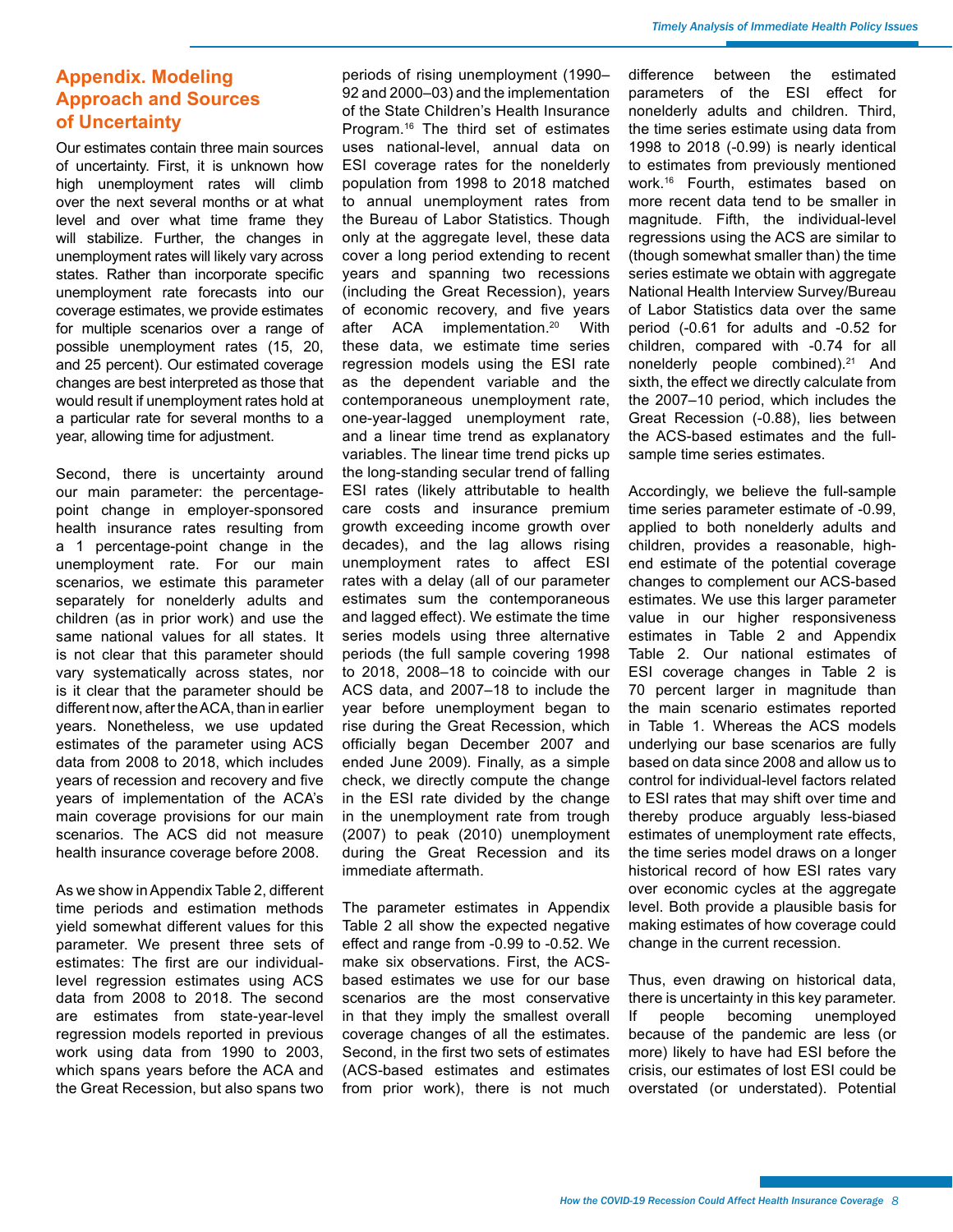policy responses, such as subsidizing COBRA coverage, could also affect coverage changes, including how many people lose ESI, in ways not accounted for in our modeling.

For people predicted to lose ESI, we estimate what other types of coverage they obtain or whether they become uninsured. Because the ACA substantially expanded Medicaid eligibility and altered the private health insurance market by introducing means-tested subsidies to purchase marketplace coverage (among other changes), pre-ACA evidence measuring how Medicaid and private nongroup enrollment and uninsurance rates respond to changes unemployment need to be updated, particularly for adults. But there is insufficient post-ACA variation in state unemployment rates (i.e., since 2014) to obtain good, updated parameters for these coverage types using econometric models that rely on within-state variation in unemployment rates, as done in earlier work.

Instead, we use the distribution of coverage within each state, separately for adults and children, to estimate the coverage distribution of those without ESI. Including those with ESI, the coverage distribution of unemployed, out-of-the-labor-force, and employed populations are quite different. But among those without ESI, the coverage

distribution across these three groups is much more similar, indicating it is reasonable to apply these groups' pooled coverage distributions to people estimated to have lost ESI. This approach generates estimates that capture post–ACA implementation differences in coverage patterns across states and by age group, but it does not directly model eligibility for Medicaid/ CHIP or marketplace subsidies for any unemployed worker or family member. Additionally, people newly losing their jobs may obtain other coverage or become uninsured in ways that differ from precrisis patterns among people previously without ESI. Thus, uncertainty remains among these estimates.

## *Appendix Table 1. Estimated Changes in ESI Coverage, Medicaid Enrollment, Marketplace Coverage, and Uninsurance with 15, 20, and 25 Percent Unemployment Rates, High Scenarios, by State*

|                         | 15%            |                 |                                           | 20%              |                 |                 |                                           | 25%              |                 |                 |                                           |                  |
|-------------------------|----------------|-----------------|-------------------------------------------|------------------|-----------------|-----------------|-------------------------------------------|------------------|-----------------|-----------------|-------------------------------------------|------------------|
|                         | <b>ESI</b>     | <b>Medicaid</b> | <b>Marketplace</b><br>or other<br>private | <b>Uninsured</b> | <b>ESI</b>      | <b>Medicaid</b> | <b>Marketplace</b><br>or other<br>private | <b>Uninsured</b> | <b>ESI</b>      | <b>Medicaid</b> | <b>Marketplace</b><br>or other<br>private | <b>Uninsured</b> |
| <b>US Total</b>         | $-30,076,000$  | 14,347,000      | 7,264,000                                 | 8,466,000        | $-43, 123, 000$ | 20,579,000      | 10,405,000                                | 12,139,000       | $-56, 170, 000$ | 26,812,000      | 13,547,000                                | 15,812,000       |
| <b>Expansion states</b> | $-19,718,000$  | 10,717,000      | 4,585,000                                 | 4,417,000        | $-28,293,000$   | 15,383,000      | 6,571,000                                 | 6,339,000        | $-36,868,000$   | 20.049.000      | 8,558,000                                 | 8,260,000        |
| Alaska                  | $-63,000$      | 25,000          | 17,000                                    | 21,000           | $-94,000$       | 38,000          | 25,000                                    | 31,000           | $-125,000$      | 50,000          | 34,000                                    | 41,000           |
| Arizona                 | $-632,000$     | 304,000         | 127,000                                   | 200,000          | $-911,000$      | 438,000         | 184,000                                   | 289,000          | $-1,190,000$    | 573,000         | 240,000                                   | 377,000          |
| Arkansas                | $-268,000$     | 142,000         | 56,000                                    | 70,000           | $-384,000$      | 203,000         | 81,000                                    | 100,000          | $-501,000$      | 265,000         | 105,000                                   | 131,000          |
| California              | $-3,585,000$   | 2,015,000       | 833,000                                   | 738,000          | $-5,207,000$    | 2,926,000       | 1,210,000                                 | 1,071,000        | $-6,828,000$    | 3,836,000       | 1,587,000                                 | 1,405,000        |
| Colorado                | $-574,000$     | 257,000         | 175,000                                   | 142,000          | $-806,000$      | 361,000         | 246,000                                   | 199,000          | $-1,039,000$    | 466,000         | 316,000                                   | 257,000          |
| Connecticut             | $-312,000$     | 172,000         | 77,000                                    | 64,000           | $-454,000$      | 250,000         | 111,000                                   | 92,000           | $-596,000$      | 329,000         | 146,000                                   | 121,000          |
| Delaware                | $-84,000$      | 44,000          | 21,000                                    | 19,000           | $-122,000$      | 63,000          | 30,000                                    | 28,000           | $-159,000$      | 83,000          | 40,000                                    | 37,000           |
| District of Columbia    | $-59,000$      | 35,000          | 17,000                                    | 7,000            | $-88,000$       | 52,000          | 26,000                                    | 10,000           | $-117,000$      | 69,000          | 34,000                                    | 14,000           |
| Hawaii                  | $-141,000$     | 62,000          | 58,000                                    | 21,000           | $-197,000$      | 87,000          | 82,000                                    | 29,000           | $-253,000$      | 111,000         | 105,000                                   | 37,000           |
| Idaho                   | $-169,000$     | 94,000          | 38,000                                    | 36,000           | $-238,000$      | 133,000         | 53,000                                    | 51,000           | $-307,000$      | 172,000         | 69,000                                    | 66,000           |
| Illinois                | $-1, 133, 000$ | 591,000         | 259,000                                   | 283,000          | $-1,648,000$    | 860,000         | 376,000                                   | 412,000          | $-2,163,000$    | 1,128,000       | 494,000                                   | 541,000          |
| Indiana                 | $-634,000$     | 296,000         | 136,000                                   | 202,000          | $-901,000$      | 421,000         | 193,000                                   | 287,000          | $-1,168,000$    | 545,000         | 251,000                                   | 372,000          |
| lowa                    | $-315,000$     | 163,000         | 89,000                                    | 62,000           | $-440,000$      | 228,000         | 125,000                                   | 87,000           | $-565,000$      | 293,000         | 160,000                                   | 112,000          |
| Kentucky                | $-397,000$     | 249,000         | 74,000                                    | 74,000           | $-572,000$      | 359,000         | 106,000                                   | 107,000          | $-746,000$      | 468,000         | 138,000                                   | 140,000          |
| Louisiana               | $-392,000$     | 222,000         | 74,000                                    | 96,000           | $-578,000$      | 327,000         | 109,000                                   | 141,000          | $-763,000$      | 432,000         | 145,000                                   | 186,000          |
| Maine                   | $-122,000$     | 65,000          | 28,000                                    | 28,000           | $-171,000$      | 92,000          | 40,000                                    | 39,000           | $-221,000$      | 119,000         | 52,000                                    | 51,000           |
| Maryland                | $-570,000$     | 278,000         | 159,000                                   | 132,000          | $-815,000$      | 398,000         | 227,000                                   | 189,000          | $-1,060,000$    | 518,000         | 296,000                                   | 246,000          |
| Massachusetts           | $-655,000$     | 422,000         | 162,000                                   | 71,000           | $-931,000$      | 600,000         | 230,000                                   | 101,000          | $-1,206,000$    | 777,000         | 298,000                                   | 131,000          |
| Michigan                | $-881,000$     | 517,000         | 187,000                                   | 177,000          | $-1,273,000$    | 746,000         | 270,000                                   | 256,000          | $-1,665,000$    | 976,000         | 354,000                                   | 335,000          |
| Minnesota               | $-569,000$     | 313,000         | 149,000                                   | 108,000          | $-796,000$      | 437,000         | 208,000                                   | 151,000          | $-1,022,000$    | 561,000         | 267,000                                   | 193,000          |
| Montana                 | $-104,000$     | 46,000          | 31,000                                    | 27,000           | $-145,000$      | 64,000          | 43,000                                    | 37,000           | $-185,000$      | 82,000          | 56,000                                    | 48,000           |
| Nevada                  | $-270,000$     | 118,000         | 57,000                                    | 95,000           | $-391,000$      | 171,000         | 83,000                                    | 137,000          | $-512,000$      | 223,000         | 108,000                                   | 180,000          |
| New Hampshire           | $-131,000$     | 59,000          | 38,000                                    | 34,000           | $-183,000$      | 83,000          | 53,000                                    | 48,000           | $-236,000$      | 106,000         | 68,000                                    | 62,000           |
| New Jersey              | $-831,000$     | 391,000         | 194,000                                   | 247,000          | $-1,191,000$    | 560,000         | 277,000                                   | 353,000          | $-1,551,000$    | 729,000         | 361,000                                   | 460,000          |
| New Mexico              | $-174,000$     | 106,000         | 27,000                                    | 41.000           | $-255,000$      | 155,000         | 40,000                                    | 60,000           | $-336,000$      | 204,000         | 53,000                                    | 79,000           |
| New York                | $-1,789,000$   | 1,100,000       | 367,000                                   | 322,000          | $-2,575,000$    | 1,583,000       | 528,000                                   | 464,000          | $-3,361,000$    | 2,066,000       | 690,000                                   | 606,000          |
| North Dakota            | $-82,000$      | 23,000          | 35,000                                    | 24,000           | $-113,000$      | 32,000          | 48,000                                    | 33,000           | $-144,000$      | 41,000          | 61,000                                    | 42,000           |
| Ohio                    | $-1,062,000$   | 602,000         | 209,000                                   | 251,000          | $-1,522,000$    | 863,000         | 299,000                                   | 360,000          | $-1,981,000$    | 1,124,000       | 389,000                                   | 468,000          |
| Oregon                  | $-383,000$     | 202,000         | 92,000                                    | 89,000           | $-547,000$      | 288,000         | 131,000                                   | 127,000          | $-710,000$      | 374,000         | 170,000                                   | 166,000          |
| Pennsylvania            | $-1,147,000$   | 603,000         | 280,000                                   | 264,000          | $-1,644,000$    | 864,000         | 402,000                                   | 378,000          | $-2,142,000$    | 1,125,000       | 523,000                                   | 493,000          |
| Rhode Island            | $-91,000$      | 54,000          | 23,000                                    | 14,000           | $-133,000$      | 78,000          | 33,000                                    | 21,000           | $-174,000$      | 103.000         | 44,000                                    | 27,000           |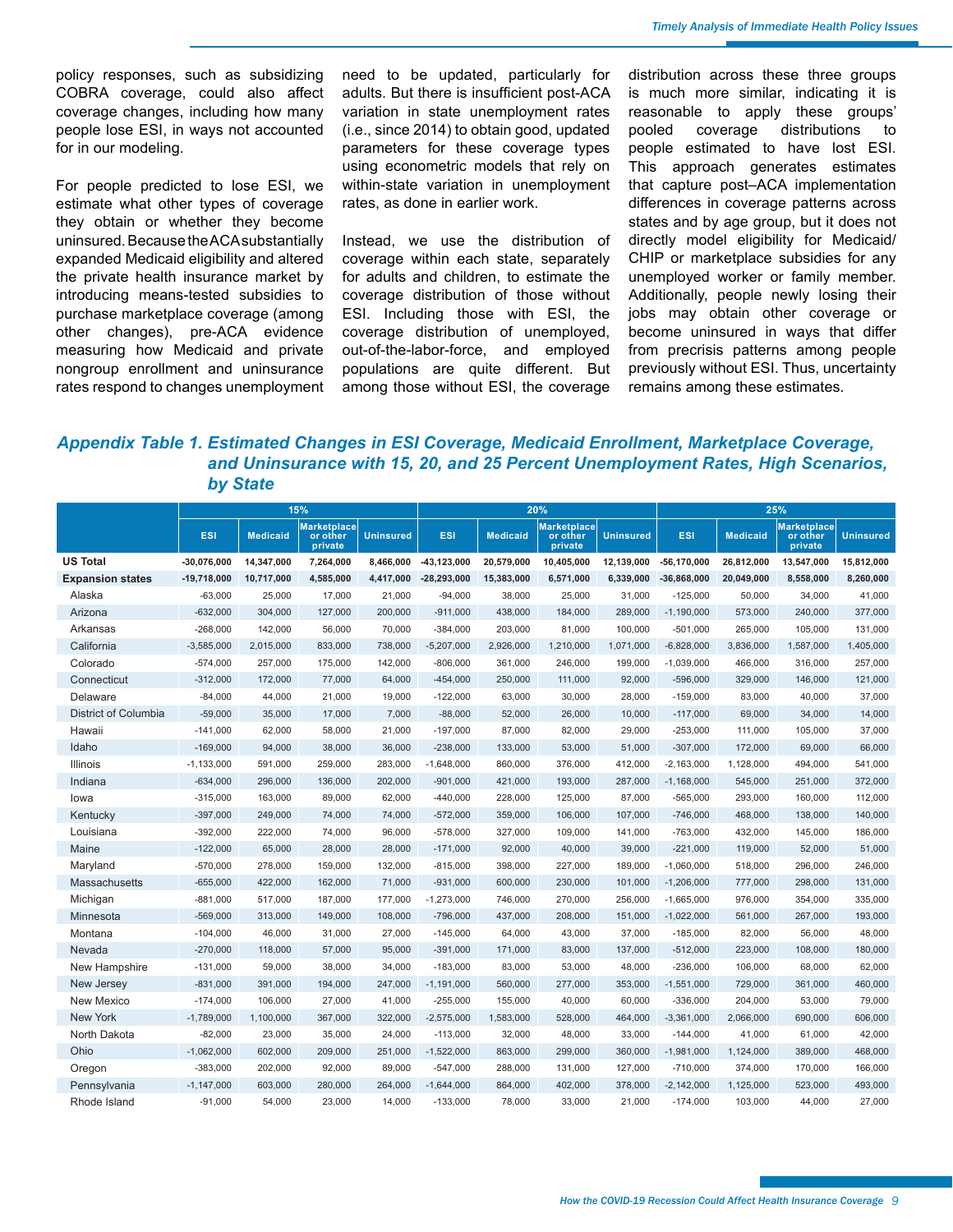## *Appendix Table 1. Estimated Changes in ESI Coverage, Medicaid Enrollment, Marketplace Coverage, and Uninsurance with 15, 20, and 25 Percent Unemployment Rates, High Scenarios, by State (cont.)*

|                            | 15%           |                 |                                           |                  | 20%           |                 |                                           |                  | 25%           |                 |                                           |                  |
|----------------------------|---------------|-----------------|-------------------------------------------|------------------|---------------|-----------------|-------------------------------------------|------------------|---------------|-----------------|-------------------------------------------|------------------|
|                            | ESI           | <b>Medicaid</b> | <b>Marketplace</b><br>or other<br>private | <b>Uninsured</b> | <b>ESI</b>    | <b>Medicaid</b> | <b>Marketplace</b><br>or other<br>private | <b>Uninsured</b> | <b>ESI</b>    | <b>Medicaid</b> | <b>Marketplace</b><br>or other<br>private | <b>Uninsured</b> |
| Utah                       | $-346,000$    | 197,000         | 77,000                                    | 73,000           | $-481,000$    | 273,000         | 106,000                                   | 101,000          | $-616,000$    | 350,000         | 136,000                                   | 130,000          |
| Vermont                    | $-59.000$     | 37,000          | 14,000                                    | 8,000            | $-83,000$     | 52,000          | 19,000                                    | 12,000           | $-107.000$    | 66,000          | 25,000                                    | 15,000           |
| Virginia                   | $-830,000$    | 452,000         | 191,000                                   | 187,000          | $-1,172,000$  | 638,000         | 270,000                                   | 264,000          | $-1,515,000$  | 825,000         | 349,000                                   | 341,000          |
| Washington                 | $-724,000$    | 371,000         | 193,000                                   | 159,000          | $-1,026,000$  | 526,000         | 274,000                                   | 226,000          | $-1,329,000$  | 681,000         | 355,000                                   | 292,000          |
| <b>West Virginia</b>       | $-141,000$    | 90,000          | 20,000                                    | 30,000           | $-208,000$    | 134,000         | 30,000                                    | 44,000           | $-275,000$    | 177,000         | 39,000                                    | 59,000           |
| <b>Nonexpansion states</b> | $-10,358,000$ | 3,630,000       | 2,679,000                                 | 4.049.000        | $-14,830,000$ | 5,196,000       | 3,834,000                                 | 5,800,000        | $-19,303,000$ | 6,762,000       | 4,989,000                                 | 7,552,000        |
| Alabama                    | $-417,000$    | 167,000         | 105,000                                   | 145,000          | $-606,000$    | 243,000         | 153,000                                   | 210,000          | $-796,000$    | 319,000         | 201,000                                   | 276,000          |
| Florida                    | $-1,798,000$  | 586,000         | 547,000                                   | 665,000          | $-2,594,000$  | 845,000         | 789.000                                   | 960,000          | $-3,390,000$  | 1,105,000       | 1,031,000                                 | 1,254,000        |
| Georgia                    | $-977,000$    | 321,000         | 241,000                                   | 415.000          | $-1,405,000$  | 462,000         | 347.000                                   | 596,000          | $-1,834,000$  | 603,000         | 453,000                                   | 778,000          |
| Kansas                     | $-288,000$    | 95,000          | 97,000                                    | 96,000           | $-405,000$    | 133,000         | 136,000                                   | 135,000          | $-522,000$    | 172,000         | 175,000                                   | 174,000          |
| Mississippi                | $-235,000$    | 97,000          | 50,000                                    | 89,000           | $-352,000$    | 145,000         | 74,000                                    | 133,000          | $-469,000$    | 193,000         | 99,000                                    | 177,000          |
| Missouri                   | $-573,000$    | 206,000         | 163,000                                   | 204,000          | $-813,000$    | 291,000         | 231,000                                   | 290,000          | $-1,052,000$  | 377,000         | 300,000                                   | 375,000          |
| Nebraska                   | $-202,000$    | 65,000          | 72,000                                    | 65,000           | $-280,000$    | 90,000          | 99,000                                    | 90,000           | $-358,000$    | 115,000         | 127,000                                   | 115,000          |
| North Carolina             | $-948,000$    | 346,000         | 284,000                                   | 318,000          | $-1,357,000$  | 496,000         | 407,000                                   | 455,000          | $-1,767,000$  | 645,000         | 529,000                                   | 592,000          |
| Oklahoma                   | $-364,000$    | 126,000         | 85,000                                    | 153,000          | $-520,000$    | 180,000         | 121.000                                   | 219,000          | $-676,000$    | 233.000         | 157,000                                   | 285,000          |
| South Carolina             | $-442,000$    | 172,000         | 115,000                                   | 155,000          | $-638,000$    | 248,000         | 166,000                                   | 224,000          | $-834,000$    | 324.000         | 217,000                                   | 293,000          |
| South Dakota               | $-88,000$     | 28,000          | 32,000                                    | 29,000           | $-123,000$    | 39,000          | 44,000                                    | 40,000           | $-158,000$    | 50,000          | 56,000                                    | 52,000           |
| Tennessee                  | $-606,000$    | 263,000         | 146,000                                   | 198,000          | $-872,000$    | 378,000         | 210,000                                   | 284,000          | $-1,137,000$  | 493,000         | 274,000                                   | 371,000          |
| Texas                      | $-2,772,000$  | 859,000         | 563,000                                   | 1,349,000        | $-3,963,000$  | 1,228,000       | 805,000                                   | 1,930,000        | $-5,155,000$  | 1,598,000       | 1,047,000                                 | 2,510,000        |
| Wisconsin                  | $-592,000$    | 285,000         | 163,000                                   | 144,000          | $-822,000$    | 396,000         | 226,000                                   | 200,000          | $-1,053,000$  | 508,000         | 289,000                                   | 256,000          |
| Wyoming                    | $-56,000$     | 15,000          | 18,000                                    | 23,000           | $-80,000$     | 21,000          | 25,000                                    | 33,000           | $-103,000$    | 28,000          | 32,000                                    | 43,000           |

*Sources: Urban Institute analysis based on 2017 and 2018 American Community Survey data and 2019 and 2020 monthly Current Population Survey data. Notes: ESI = employer-sponsored insurance. Medicaid coverage is inclusive of CHIP coverage for children. Coverage changes modeled for US population under age 65.*

### *Appendix Table 2. Estimates of the Effect of the Unemployment Rate on ESI Coverage Rates*

| Data source/study                                              | Data years  | <b>Method</b>                                    | <b>Population</b>   | <b>Parameter</b><br>estimate | <b>Estimated number</b><br>losing ESI under 20%<br>unemployment rate |
|----------------------------------------------------------------|-------------|--------------------------------------------------|---------------------|------------------------------|----------------------------------------------------------------------|
|                                                                | 2008-18     | Individual-year regression                       | Adults (nonelderly) | $-0.61$                      | $-18.722.000$                                                        |
| <b>American Community Survey</b><br>(this study)               |             |                                                  | Children            | $-0.52$                      | $-6.641.000$                                                         |
|                                                                |             |                                                  | All nonelderly      |                              | $-25,363,000$                                                        |
| <b>Current Population Survey</b><br>(Holahan and Garrett 2009) | 1990-2003   | State-year regression                            | Adults (nonelderly) | $-0.92$                      | $-28.338.000$                                                        |
|                                                                |             |                                                  | Children            | $-0.95$                      | $-12.118.000$                                                        |
|                                                                |             |                                                  | All nonelderly      |                              | $-40,457,000$                                                        |
|                                                                | 1998-2018   | National time series regression                  | All nonelderly      | $-0.99$                      | $-43,123,000$                                                        |
| <b>National Health Interview Survey</b><br>(this study)        | 2008-18     | National time series regression                  | All nonelderly      | $-0.74$                      | $-32.234.000$                                                        |
|                                                                | $2007 - 18$ | National time series regression                  | All nonelderly      | $-0.80$                      | $-34.847.000$                                                        |
|                                                                | $2007 - 10$ | Change in ESI rate / change in unemployment rate | All nonelderly      | $-0.88$                      | $-38.332.000$                                                        |

*Notes: ESI = employer-sponsored insurance. For more information on the Holahan and Garrett CPS study, see Holahan J, Garrett B. Rising unemployment, Medicaid, and*  the uninsured. Henry J. Kaiser Family Foundation, Kaiser Commission on Medicaid and the Uninsured. 2009. <https://www.kff.org/wp-content/uploads/2013/03/7850.pdf>. *Accessed April 21, 2020.*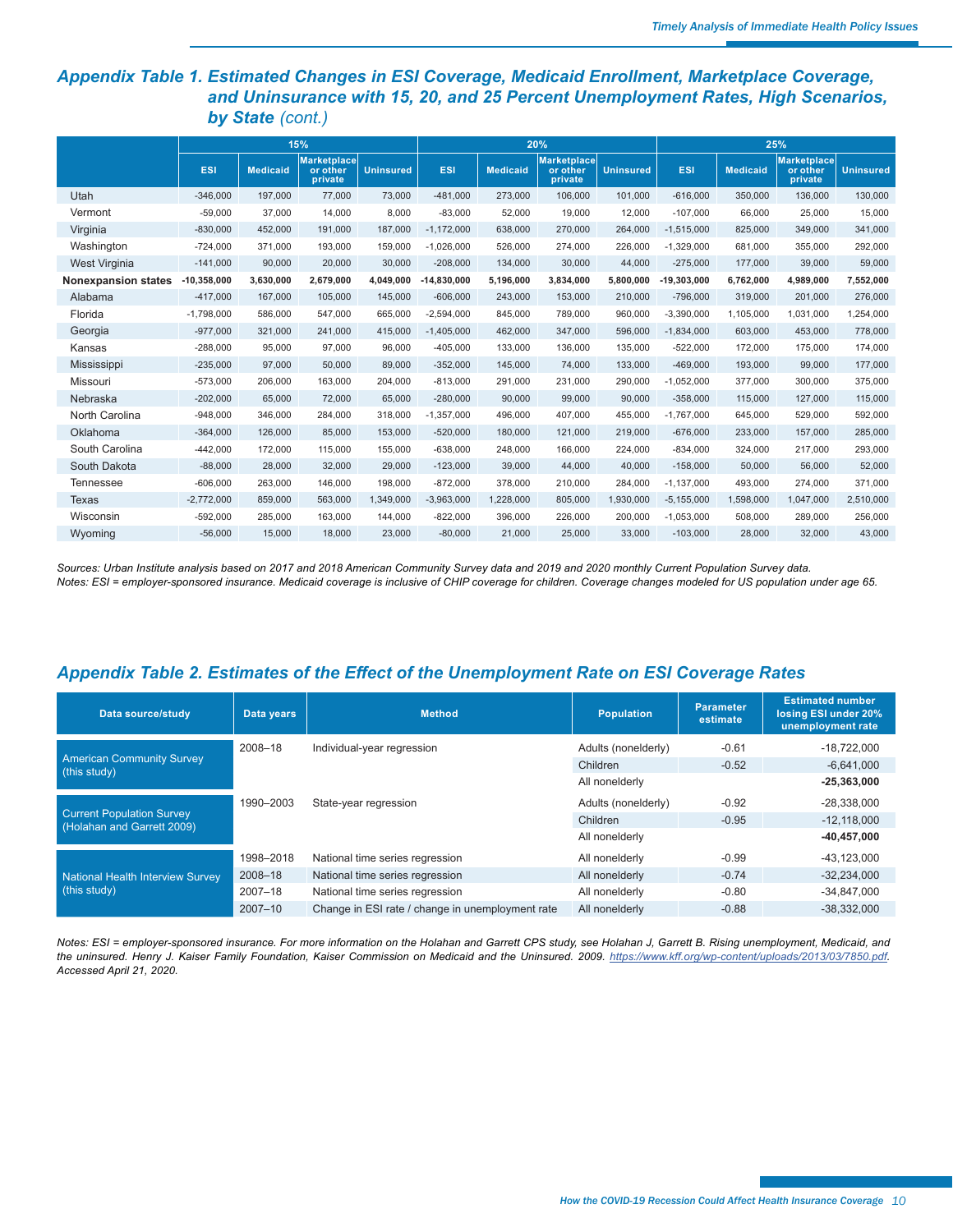#### <span id="page-10-0"></span>**ENDNOTES**

- <sup>1</sup> [U.](#page-0-0)S. Department of Labor. *News Release: Unemployment Insurance Weekly Claims.* Washington: U.S. Department of Labor; 2020. <https://www.dol.gov/ui/data.pdf>. Accessed April 22, 2020.
- <sup>2</sup> [S](#page-0-0)chwartz ND. "Nowhere to hide" as unemployment permeates the economy. *New York Times.* April 16, 2020. h[ttps://www.nytimes.com/2020/04/16/business/economy/](ttps://www.nytimes.com/2020/04/16/business/economy/unemployment-numbers-coronavirus.html) [unemployment-numbers-coronavirus.html](ttps://www.nytimes.com/2020/04/16/business/economy/unemployment-numbers-coronavirus.html). Accessed April 22, 2020.
- <sup>3</sup> [F](#page-0-0)aberman J. (2020). *Predicting the Unemployment Rate in a Time of Coronavirus.* Chicago Fed Insights blog, Federal Reserve Bank of Chicago. [https://www.chicagofed.org/](https://www.chicagofed.org/publications/blogs/chicago-fed-insights/2020/unemployment-rate) [publications/blogs/chicago-fed-insights/2020/unemployment-rate.](https://www.chicagofed.org/publications/blogs/chicago-fed-insights/2020/unemployment-rate) Accessed April 22, 2020.
- <sup>4</sup> [Wo](#page-0-0)lfers J. The unemployment rate is probably around 13 percent. *New York Times.* April 3, 2020. [https://www.nytimes.com/2020/04/03/upshot/coronavirus-jobless-rate](https://www.nytimes.com/2020/04/03/upshot/coronavirus-jobless-rate-great-depression.html?action=click&module=Well&pgtype=Homepage§ion=The%20Upshot)[great-depression.html?action=click&module=Well&pgtype=Homepage&section=The%20Upshot](https://www.nytimes.com/2020/04/03/upshot/coronavirus-jobless-rate-great-depression.html?action=click&module=Well&pgtype=Homepage§ion=The%20Upshot). Accessed April 22, 2020.
- <sup>5</sup> [Do](#page-0-0)mm P. JPMorgan now sees economy contracting by 40% in second quarter, and unemployment reaching 20%. CNBC. April 9, 2020. [https://www.cnbc.com/2020/04/09/](https://www.cnbc.com/2020/04/09/jpmorgan-now-sees-economy-contracting-by-40percent-and-unemployment-reaching-20percent.html) [jpmorgan-now-sees-economy-contracting-by-40percent-and-unemployment-reaching-20percent.html](https://www.cnbc.com/2020/04/09/jpmorgan-now-sees-economy-contracting-by-40percent-and-unemployment-reaching-20percent.html). Accessed April 22, 2020.
- [B](#page-0-0)ovino BA, Panday S. Economic research: An already historic U.S. downturn now looks even worse. S&P Global website. [https://www.spglobal.com/ratings/en/research/](https://www.spglobal.com/ratings/en/research/articles/200416-economic-research-an-already-historic-u-s-downturn-now-looks-even-worse-11440567) [articles/200416-economic-research-an-already-historic-u-s-downturn-now-looks-even-worse-11440567](https://www.spglobal.com/ratings/en/research/articles/200416-economic-research-an-already-historic-u-s-downturn-now-looks-even-worse-11440567). Published April 16, 2020. Accessed April 22, 2020.
- <sup>7</sup> [Ma](#page-0-0)tthews S. U.S. unemployment rate may soar to 30%, Fed's Bullard says. *Bloomberg.* March 22, 2020. [https://www.bloomberg.com/news/articles/2020-03-22/fed-s](https://www.bloomberg.com/news/articles/2020-03-22/fed-s-bullard-says-u-s-jobless-rate-may-soar-to-30-in-2q)[bullard-says-u-s-jobless-rate-may-soar-to-30-in-2q](https://www.bloomberg.com/news/articles/2020-03-22/fed-s-bullard-says-u-s-jobless-rate-may-soar-to-30-in-2q). Accessed April 22, 2020.
- [Ga](#page-0-0)ngopadhyaya A, Garrett B. Unemployment, health insurance, and the COVID-19 recession. Urban Institute. 2020. [https://www.urban.org/research/publication/](https://www.urban.org/research/publication/unemployment-health-insurance-and-covid-19-recession) [unemployment-health-insurance-and-covid-19-recession.](https://www.urban.org/research/publication/unemployment-health-insurance-and-covid-19-recession) Accessed April 22, 2020.
- [B](#page-1-0)lumberg LJ, Mann C. Quickly expanding Medicaid as an urgent response to the coronavirus pandemic. Urban Institute. 2020. [https://www.urban.org/research/publication/](https://www.urban.org/research/publication/quickly-expanding-medicaid-eligibility-urgent-response-coronavirus-pandemic) [quickly-expanding-medicaid-eligibility-urgent-response-coronavirus-pandemic.](https://www.urban.org/research/publication/quickly-expanding-medicaid-eligibility-urgent-response-coronavirus-pandemic) Accessed April 22, 2020.
- <sup>10</sup> [Ho](#page-1-0)lahan J, Haley J, Buettgens M, Elmendorf C, Wang R. Increasing federal Medicaid matching rates to provide fiscal relief to states during the COVID-19 pandemic. Urban Institute. 2020. [https://www.urban.org/sites/default/files/publication/102098/increasing-federal-medicaid-matching-rates-to-provide-fiscal-relief-to-states-during-the-covid-](https://www.urban.org/sites/default/files/publication/102098/increasing-federal-medicaid-matching-rates-to-provide-fiscal-relief-to-states-during-the-covid-19-pandem_0.pdf)[19-pandem\\_0.pdf.](https://www.urban.org/sites/default/files/publication/102098/increasing-federal-medicaid-matching-rates-to-provide-fiscal-relief-to-states-during-the-covid-19-pandem_0.pdf) Accessed April 30, 2020.
- <sup>11</sup> [We](#page-1-0) use national rates of ESI among the non-elderly calculated by the Kaiser Family Foundation's analysis of data from the National Health Interview Survey. For more information, see: [https://www.healthsystemtracker.org/brief/long-term-trends-in-employer-based-coverage.](https://www.healthsystemtracker.org/brief/long-term-trends-in-employer-based-coverage)
- 12 [F](#page-1-0)or detailed information on the health insurance edits applied by the Integrated Public Use Microdata Series, see [https://usa.ipums.org/usa/acs\\_healthins.shtml.](https://usa.ipums.org/usa/acs_healthins.shtml)
- 13 [R](#page-1-0)uggles S, Flood S, Goeken R, et al. IPUMS USA: Version 10.0 [dataset]. Integrated Public Use Microdata Series USA website. <https://doi.org/10.18128/D010.V10.0>. Accessed April 22, 2020.
- <sup>14</sup> [Ad](#page-1-0)ditional edits to address potential misclassification of coverage in the ACS were not applied in this analysis (see Lynch V, Kenney GM, Haley J, Resnick D. *Improving the Validity of the Medicaid/CHIP Estimates on the American Community Survey: The Role of Logical Coverage Edits.* Washington: U.S. Census Bureau; 2011. [https://](https://www.census.gov/content/dam/Census/library/working-papers/2011/demo/improving-the-validity-of-the-medicaid-chip-estimates-on-the-acs.pdf) [www.census.gov/content/dam/Census/library/working-papers/2011/demo/improving-the-validity-of-the-medicaid-chip-estimates-on-the-acs.pdf.](https://www.census.gov/content/dam/Census/library/working-papers/2011/demo/improving-the-validity-of-the-medicaid-chip-estimates-on-the-acs.pdf) Accessed April 22, 2020). For adults, such edits would slightly reduce estimates of employer-sponsored and nongroup coverage and slightly increase estimates of Medicaid coverage. However, these edits' effects are relatively small for adults and are therefore unlikely to meaningfully affect assessments of changes over time or variation across subgroups presented here.
- <sup>15</sup> [Th](#page-1-0)e adult model controls for age group, sex, race/ethnicity, education, marital status, parental status, disability status (measured as an indicator for whether an individual is receiving Supplemental Security Income), and citizenship. The child model is similar but excludes controls for education, marital status, parental status, or disability status. Instead, specifications for children control for the highest level of educational attainment in the household, the number of adults in the household, and an indicator for whether anyone in the household was disabled (because only people ages 15 or older are asked about receipt of Supplemental Security Income).
- <sup>16</sup> [Ho](#page-1-0)lahan J, Garrett B. Rising unemployment, Medicaid, and the uninsured. Henry J. Kaiser Family Foundation, Kaiser Commission on Medicaid and the Uninsured. 2009. [https://www.kff.org/wp-content/uploads/2013/03/7850.pdf.](https://www.kff.org/wp-content/uploads/2013/03/7850.pdf) Accessed April 21, 2020.
- <sup>17</sup> [In](#page-4-0)dividuals with incomes between 100 and 138 percent of FPL are eligible for premium subsidies for marketplace plans in nonexpansion states only. In Medicaid expansions states, nonelderly adults with incomes below 138 percent of FPL are eligible for Medicaid.
- 18 [B](#page-6-0)rooks T, Schneider A. The Families First Coronavirus Response Act: Medicaid and CHIP provisions explained. Georgetown University Health Policy Institute Center for Children and Families. 2020. https://ccf.georgetown.edu/wp-content/uploads/2020/03/Families-First-final-rev.pdf. Accessed April 22, 2020.
- <sup>19</sup> [Th](#page-6-0)e CARES Act allocates federal funding to pay for the uninsured's claims for COVID-19 testing. The CARES Act also includes \$100 billion in hospital funding that the administration recently announced would be used for reimbursing hospitals for testing and treating uninsured COVID-19 patients. See Corlette S. (2020). *Expanded Coverage for COVID-19 Testing Is an Important Step, But Loopholes Expose All of Us to Greater Risk*. Say Ahhh! blog, Georgetown University Health Policy Institute Center for Children and Families. [https://ccf.georgetown.edu/2020/04/06/expanded-coverage-for-covid-19-testing-is-an-important-step-but-loopholes-expose-all-of-us-to](https://ccf.georgetown.edu/2020/04/06/expanded-coverage-for-covid-19-testing-is-an-important-step-but-loopholes-expose-all-of-us-to-greater-risk)[greater-risk.](https://ccf.georgetown.edu/2020/04/06/expanded-coverage-for-covid-19-testing-is-an-important-step-but-loopholes-expose-all-of-us-to-greater-risk) Accessed April 22, 2020.
- <sup>20</sup> [An](#page-7-0)nual ESI data from the National Health Interview Survey were obtained from Rae M, McDermott D, Levitt L, Claxton G. Long-term trends in employer-based coverage. Peterson-KFF Health System Tracker. 2020. [https://www.healthsystemtracker.org/brief/long-term-trends-in-employer-based-coverage.](https://www.healthsystemtracker.org/brief/long-term-trends-in-employer-based-coverage) Accessed April 22, 2020.
- <sup>21</sup> [Es](#page-7-0)timating analogous national time series models with the ACS data from 2008 to 2018, we obtain parameters of -0.78 for adults and -0.69 for children, which are very similar to the National Health Interview Survey time series for all nonelderly people and somewhat higher than the individual-level regression model results we obtain using the ACS.